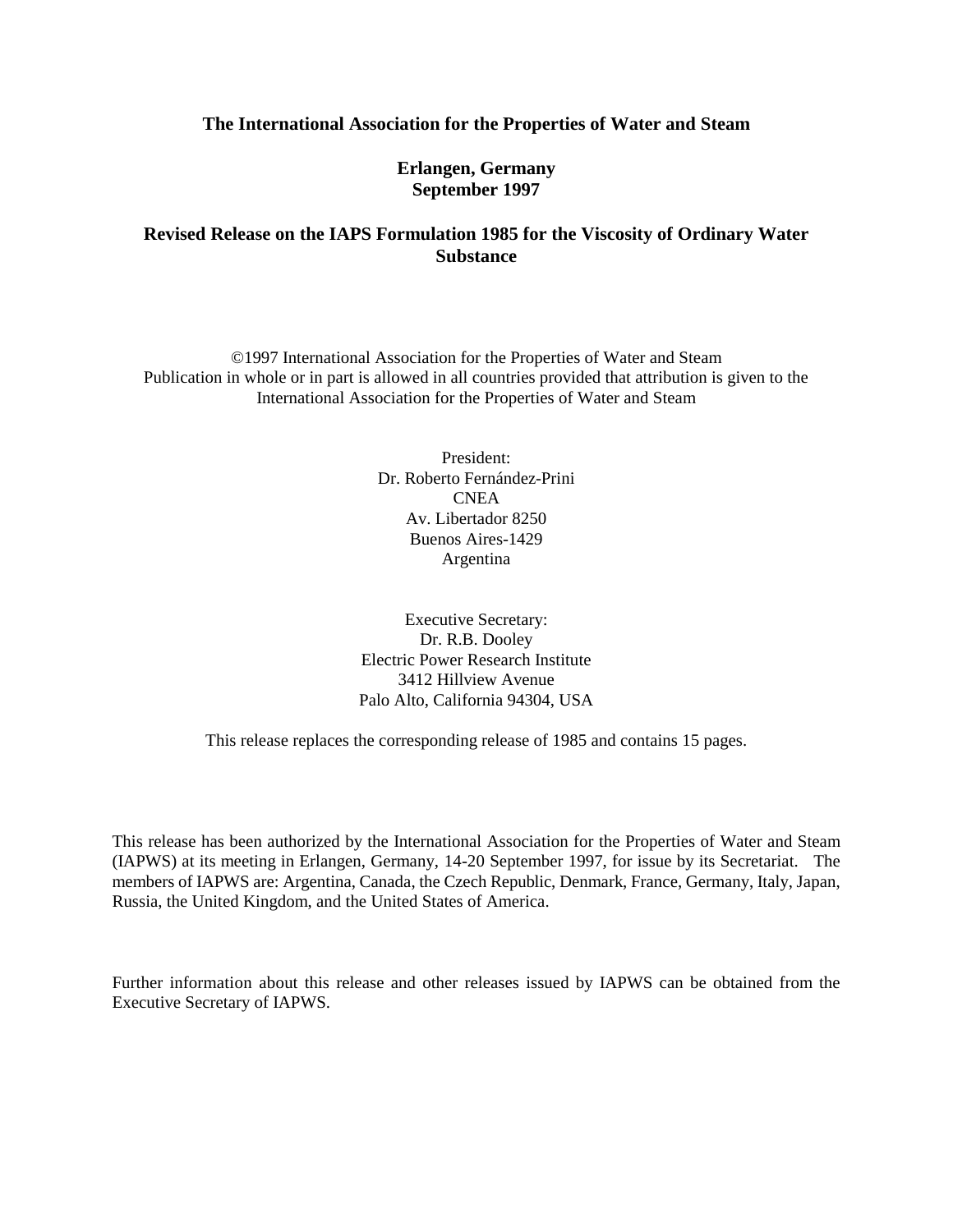The material contained in this release is identical to that contained in the Release on the IAPS Formulation 1985 for the Viscosity of Ordinary Water Substance, issued by IAPS in September, 1984, except for some minor revisions to make the information consistent with the equations contained in the Release on the IAPWS Formulation 1995 for the Thermodynamic Properties of Ordinary Water Substance for General and Scientific Use and the International Temperature Scale of 1990.

## **Contents of this Release**

Appendix A contains a *Table of Critically-Evaluated Experimental Data*. The original experimental data have been collected in the document "International Input of the Dynamic Viscosity of Water Substance," K. Scheffler, N. Rosner, and M. Reimann (Institut A für Thermodynamik, Technische Universität, München, revised ed., 1974). The tables give values reduced to a uniform grid with the aid of the algorithm described in the paper "The Dynamic Viscosity of Water Substance," K. Scheffler, J. Straub, and U. Grigull, published in the Proceedings of the 7th Symposium on Thermophysical Properties, edited by A. Cezairliyan (American Society of Mechanical Engineers, New York, 1977), pp. 684-694.

The table in Appendix A also gives tolerances which constitute estimates of the reliability of the values given as assessed by IAPWS.

*This material is unchanged from the Release on the IAPS Formulation 1985 for the Viscosity of Ordinary Water Substance.*

Appendix B contains a *Recommended Interpolating Equation*. This equation reproduces the data given in Appendix A within the assigned tolerances. It is a slightly modified version of an interpolating equation issued by IAPS in September, 1975. A discussion of the equation can be found in Sections 3 and 4 of the paper "Representative Equations for the Viscosity of Water Substance," J. V. Sengers and B. Kamgar-Parsi, Journal of Physical and Chemical Reference Data **13** (1984), pp. 185-205.

*This material has been revised to conform to the Release on the IAPWS Formulation 1995 for the Thermodynamic Properties of Ordinary Water Substance for General and Scientific Use and the ITS-90 temperature scale*.

Appendix C gives tables of viscosity values calculated at selected grid points from the recommended interpolating equation defined in Appendix B. These represent internally-consistent viscosity values and are included for practical convenience.

*The viscosities in these tables have been recalculated to conform to the revised equations of Appendix B.*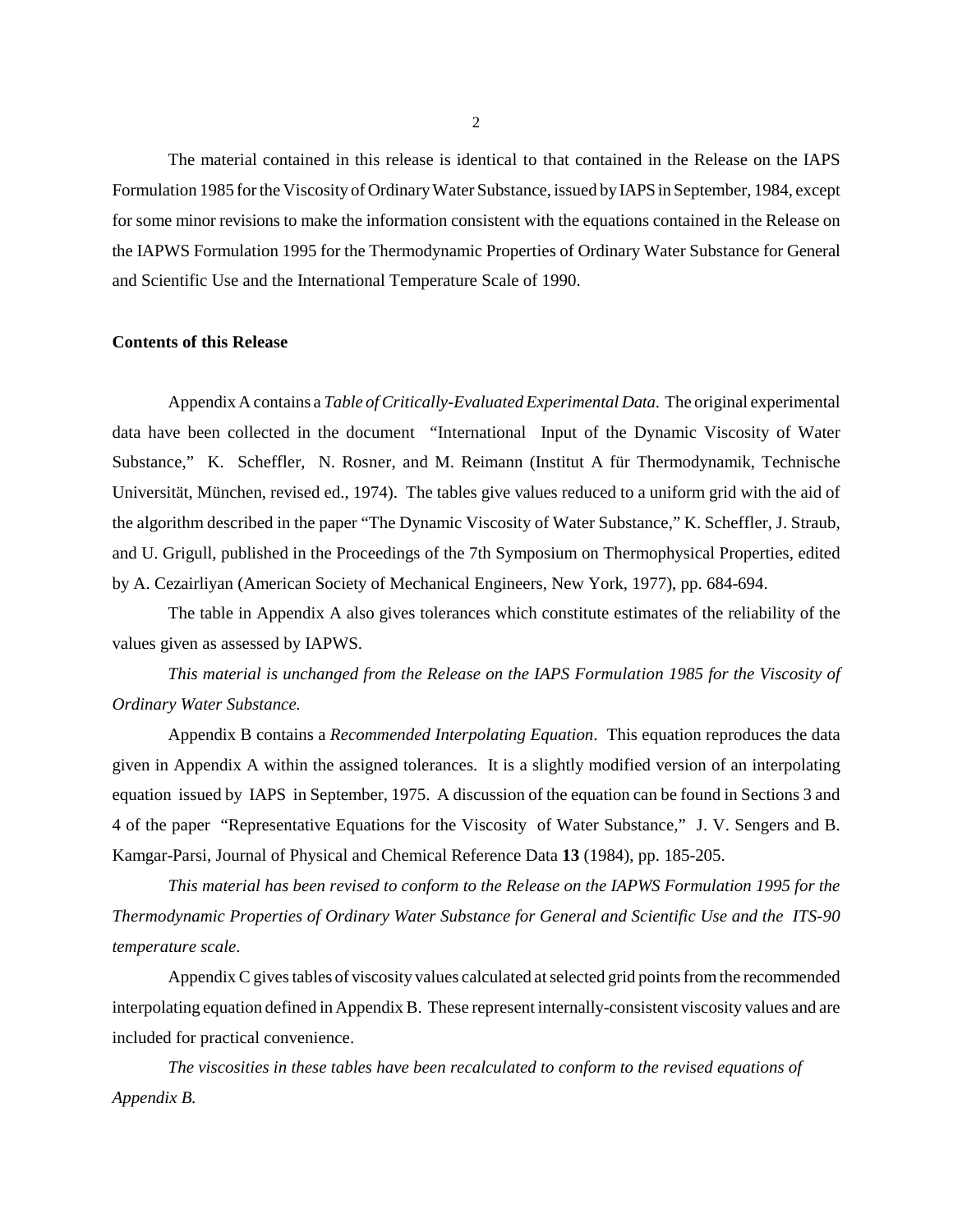3

# **Appendix A: Table of Critically-Evaluated Experimental Data (reduced to a uniform grid)**

*This material is unchanged from the Release on the IAPS Formulation 1985 for the Viscosity of Ordinary Water Substance.*

Upper value: viscosity of water or steam,  $\mu$  in  $\mu$ Pa·s. Lower value: uncertainty in the viscosity,  $\pm \Delta \mu$  in  $\mu$ Pa·s. Pressure *P* in MPa. Temperature  $t$  in  $^{\circ}$ C.

The point shown in italics represents an extrapolation into a region where the equilibrium phase is a solid.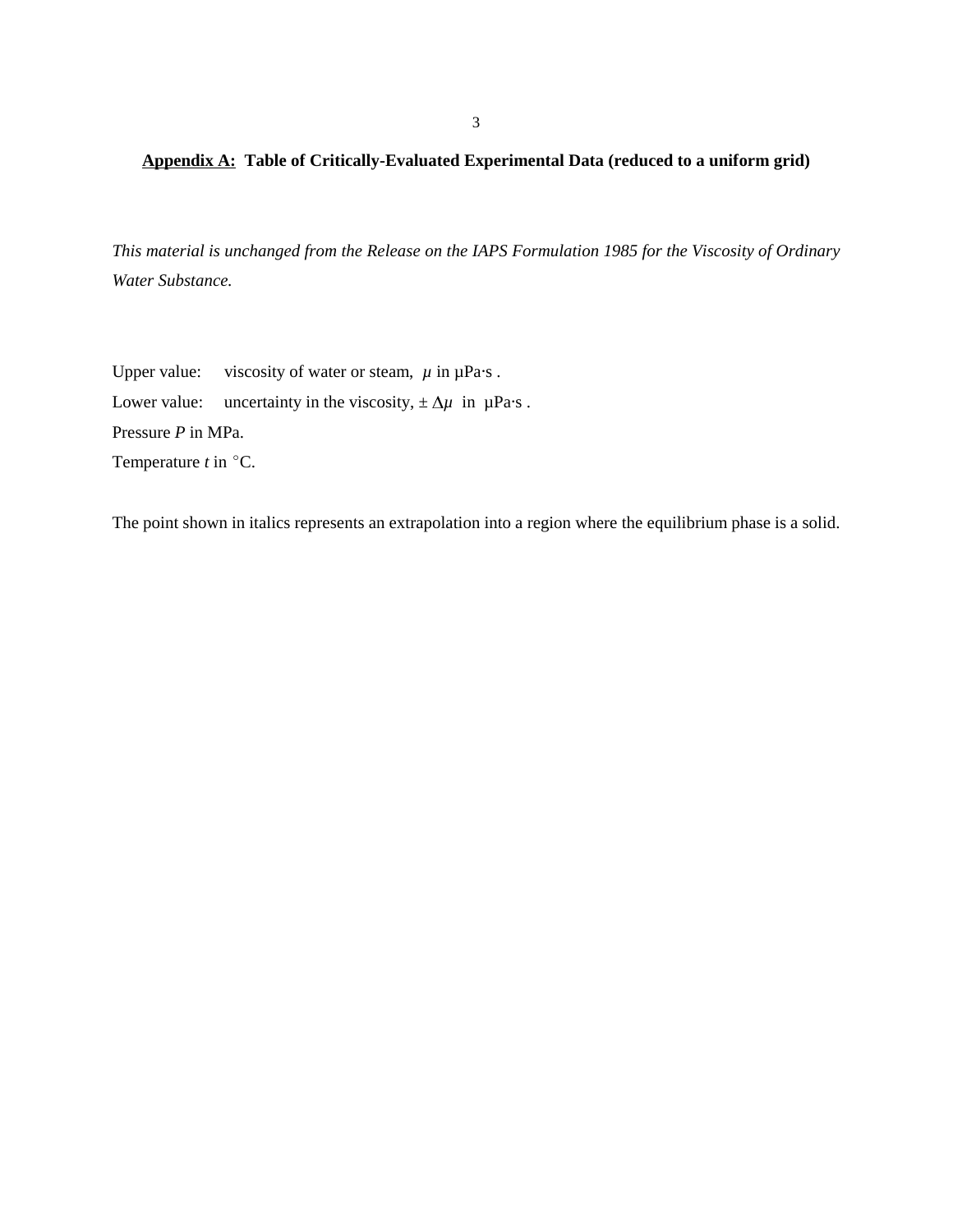| 200<br>$\boldsymbol{0}$<br>25<br>50<br>75<br>100<br>150<br>890.9<br>377.3<br>12.42<br>16.26<br>0.1<br>1791<br>547.1<br>14.29<br>8.9<br>5.5<br>3.8<br>0.25<br>0.29<br>0.33<br>18<br>546.7<br>378.0<br>0.5<br>1790<br>891.2<br>281.7<br>182.3<br>16.05<br>18<br>8.9<br>5.5<br>3.8<br>2.8<br>$1.8\,$<br>0.32<br>546.8<br>378.2<br>281.9<br>182.4<br>15.92<br>1789<br>891.1<br>$\mathbf{1}$<br>8.9<br>5.5<br>3.8<br>2.8<br>1.8<br>0.32<br>18<br>378.5<br>2.5<br>1786<br>890.8<br>547.1<br>282.3<br>182.8<br>134.6<br>18<br>8.9<br>5.5<br>3.8<br>2.8<br>1.8<br>1.4<br>5<br>283.1<br>135.2<br>1780<br>890.3<br>547.7<br>379.2<br>183.4<br>18<br>8.9<br>5.5<br>3.8<br>2.8<br>1.8<br>1.4<br>7.5<br>889.8<br>548.3<br>379.8<br>283.8<br>184.1<br>135.9<br>1774<br>18<br>8.9<br>5.5<br>3.8<br>2.8<br>1.8<br>1.4<br>889.4<br>284.7<br>184.7<br>10<br>1768<br>548.7<br>380.4<br>136.4<br>8.9<br>5.5<br>3.8<br>2.9<br>1.9<br>18<br>1.4<br>137.0<br>12.5<br>889.1<br>549.1<br>381.0<br>285.3<br>185.3<br>1762<br>18<br>8.9<br>5.5<br>3.8<br>2.9<br>1.9<br>1.4<br>888.7<br>15<br>1756<br>549.5<br>381.6<br>286.0<br>186.0<br>137.6<br>8.9<br>3.8<br>18<br>5.5<br>2.9<br>1.9<br>1.4<br>138.2<br>17.5<br>888.5<br>550.0<br>382.3<br>286.7<br>186.6<br>1750<br>3.8<br>18<br>8.9<br>5.5<br>2.9<br>1.9<br>1.4<br>888.2<br>382.9<br>187.3<br>138.8<br>$20\,$<br>1744<br>550.4<br>287.4<br>2.9<br>8.9<br>5.5<br>3.8<br>1.9<br>17<br>1.4<br>22.5<br>887.9<br>550.9<br>383.5<br>288.0<br>187.9<br>139.4<br>1738<br>8.9<br>5.5<br>3.8<br>2.9<br>1.9<br>1.4<br>17<br>25<br>288.7<br>1733<br>887.6<br>551.3<br>384.2<br>188.5<br>140.0<br>17<br>8.9<br>5.5<br>3.8<br>2.9<br>1.9<br>1.4<br>27.5<br>1728<br>887.4<br>551.8<br>384.8<br>289.4<br>189.1<br>140.6<br>8.9<br>5.5<br>3.9<br>2.9<br>1.9<br>17<br>1.4<br>552.3<br>189.8<br>30<br>1723<br>887.2<br>385.5<br>290.0<br>141.2<br>8.9<br>5.5<br>3.9<br>2.9<br>1.9<br>1.4<br>17<br>35<br>1713<br>886.8<br>553.3<br>386.7<br>291.4<br>191.0<br>142.3<br>8.9<br>5.5<br>3.9<br>2.9<br>1.9<br>1.4<br>17<br>292.7<br>40<br>1705<br>886.6<br>554.3<br>388.0<br>192.2<br>143.5<br>17<br>8.9<br>5.5<br>3.9<br>2.9<br>1.9<br>1.4<br>45<br>886.5<br>555.3<br>389.3<br>294.0<br>193.4<br>144.6<br>1697<br>17<br>8.9<br>5.6<br>3.9<br>2.9<br>1.9<br>1.5<br>194.6<br>50<br>1690<br>886.4<br>556.3<br>390.6<br>295.4<br>145.8<br>17<br>8.9<br>5.6<br>3.9<br>3.0<br>$2.0\,$<br>1.5<br>1684<br>886.5<br>557.4<br>392.0<br>296.7<br>195.8<br>146.9<br>55<br>3.0<br>8.9<br>3.9<br>5.6<br>2.0<br>1.5<br>17<br>1679<br>886.7<br>558.5<br>393.3<br>298.0<br>197.0<br>148.0<br>60<br>17<br>8.9<br>5.6<br>3.9<br>3.0<br>2.0<br>1.5<br>886.9<br>559.7<br>394.6<br>299.4<br>198.2<br>149.0<br>65<br>1674<br>17<br>8.9<br>5.6<br>4.0<br>3.0<br>2.0<br>1.5<br>395.9<br>$70\,$<br>1670<br>887.3<br>560.9<br>300.7<br>199.4<br>150.1<br>8.9<br>5.6<br>4.0<br>3.0<br>2.0<br>17<br>1.5<br>887.7<br>75<br>562.0<br>397.3<br>302.0<br>151.2<br>1666<br>200.6<br>8.9<br>5.6<br>4.0<br>3.0<br>17<br>2.0<br>1.5<br>1662<br>888.3<br>563.3<br>398.6<br>201.8<br>80<br>303.4<br>152.3<br>17<br>8.9<br>5.6<br>4.0<br>3.0<br>2.0<br>1.5<br>85<br>1659<br>888.8<br>564.5<br>400.0<br>304.6<br>203.0<br>153.3<br>8.9<br>5.7<br>4.0<br>3.1<br>2.0<br>17<br>1.5<br>90<br>1656<br>889.5<br>565.8<br>305.9<br>204.2<br>154.3<br>401.4<br>17<br>8.9<br>5.7<br>4.0<br>3.1<br>2.0<br>1.5<br>95<br>1653<br>890.3<br>567.1<br>307.3<br>205.4<br>155.4<br>402.8<br>8.9<br>5.7<br>3.1<br>2.1<br>17<br>4.0<br>1.6<br>100<br>1651<br>568.4<br>308.6<br>206.5<br>891.1<br>404.2<br>156.4<br>17<br>8.9<br>5.7<br>4.0<br>3.1<br>2.1<br>1.6 | P/MPa | Temperature/°C |  |  |  |  |  |  |  |  |  |
|--------------------------------------------------------------------------------------------------------------------------------------------------------------------------------------------------------------------------------------------------------------------------------------------------------------------------------------------------------------------------------------------------------------------------------------------------------------------------------------------------------------------------------------------------------------------------------------------------------------------------------------------------------------------------------------------------------------------------------------------------------------------------------------------------------------------------------------------------------------------------------------------------------------------------------------------------------------------------------------------------------------------------------------------------------------------------------------------------------------------------------------------------------------------------------------------------------------------------------------------------------------------------------------------------------------------------------------------------------------------------------------------------------------------------------------------------------------------------------------------------------------------------------------------------------------------------------------------------------------------------------------------------------------------------------------------------------------------------------------------------------------------------------------------------------------------------------------------------------------------------------------------------------------------------------------------------------------------------------------------------------------------------------------------------------------------------------------------------------------------------------------------------------------------------------------------------------------------------------------------------------------------------------------------------------------------------------------------------------------------------------------------------------------------------------------------------------------------------------------------------------------------------------------------------------------------------------------------------------------------------------------------------------------------------------------------------------------------------------------------------------------------------------------------------------------------------------------------------------------------------------------------------------------------------------------------------------------------------------------------------------------------------------------------------------------------------------------------------------------------------------------------------------------------------------------------------------------------------------------------------------------------------------------------------------------------------------------------------------------------------------------------------------------------------------------------------------------------------------------------------------------------------------------------------------------------------------------------------------|-------|----------------|--|--|--|--|--|--|--|--|--|
|                                                                                                                                                                                                                                                                                                                                                                                                                                                                                                                                                                                                                                                                                                                                                                                                                                                                                                                                                                                                                                                                                                                                                                                                                                                                                                                                                                                                                                                                                                                                                                                                                                                                                                                                                                                                                                                                                                                                                                                                                                                                                                                                                                                                                                                                                                                                                                                                                                                                                                                                                                                                                                                                                                                                                                                                                                                                                                                                                                                                                                                                                                                                                                                                                                                                                                                                                                                                                                                                                                                                                                                                        |       |                |  |  |  |  |  |  |  |  |  |
|                                                                                                                                                                                                                                                                                                                                                                                                                                                                                                                                                                                                                                                                                                                                                                                                                                                                                                                                                                                                                                                                                                                                                                                                                                                                                                                                                                                                                                                                                                                                                                                                                                                                                                                                                                                                                                                                                                                                                                                                                                                                                                                                                                                                                                                                                                                                                                                                                                                                                                                                                                                                                                                                                                                                                                                                                                                                                                                                                                                                                                                                                                                                                                                                                                                                                                                                                                                                                                                                                                                                                                                                        |       |                |  |  |  |  |  |  |  |  |  |
|                                                                                                                                                                                                                                                                                                                                                                                                                                                                                                                                                                                                                                                                                                                                                                                                                                                                                                                                                                                                                                                                                                                                                                                                                                                                                                                                                                                                                                                                                                                                                                                                                                                                                                                                                                                                                                                                                                                                                                                                                                                                                                                                                                                                                                                                                                                                                                                                                                                                                                                                                                                                                                                                                                                                                                                                                                                                                                                                                                                                                                                                                                                                                                                                                                                                                                                                                                                                                                                                                                                                                                                                        |       |                |  |  |  |  |  |  |  |  |  |
|                                                                                                                                                                                                                                                                                                                                                                                                                                                                                                                                                                                                                                                                                                                                                                                                                                                                                                                                                                                                                                                                                                                                                                                                                                                                                                                                                                                                                                                                                                                                                                                                                                                                                                                                                                                                                                                                                                                                                                                                                                                                                                                                                                                                                                                                                                                                                                                                                                                                                                                                                                                                                                                                                                                                                                                                                                                                                                                                                                                                                                                                                                                                                                                                                                                                                                                                                                                                                                                                                                                                                                                                        |       |                |  |  |  |  |  |  |  |  |  |
|                                                                                                                                                                                                                                                                                                                                                                                                                                                                                                                                                                                                                                                                                                                                                                                                                                                                                                                                                                                                                                                                                                                                                                                                                                                                                                                                                                                                                                                                                                                                                                                                                                                                                                                                                                                                                                                                                                                                                                                                                                                                                                                                                                                                                                                                                                                                                                                                                                                                                                                                                                                                                                                                                                                                                                                                                                                                                                                                                                                                                                                                                                                                                                                                                                                                                                                                                                                                                                                                                                                                                                                                        |       |                |  |  |  |  |  |  |  |  |  |
|                                                                                                                                                                                                                                                                                                                                                                                                                                                                                                                                                                                                                                                                                                                                                                                                                                                                                                                                                                                                                                                                                                                                                                                                                                                                                                                                                                                                                                                                                                                                                                                                                                                                                                                                                                                                                                                                                                                                                                                                                                                                                                                                                                                                                                                                                                                                                                                                                                                                                                                                                                                                                                                                                                                                                                                                                                                                                                                                                                                                                                                                                                                                                                                                                                                                                                                                                                                                                                                                                                                                                                                                        |       |                |  |  |  |  |  |  |  |  |  |
|                                                                                                                                                                                                                                                                                                                                                                                                                                                                                                                                                                                                                                                                                                                                                                                                                                                                                                                                                                                                                                                                                                                                                                                                                                                                                                                                                                                                                                                                                                                                                                                                                                                                                                                                                                                                                                                                                                                                                                                                                                                                                                                                                                                                                                                                                                                                                                                                                                                                                                                                                                                                                                                                                                                                                                                                                                                                                                                                                                                                                                                                                                                                                                                                                                                                                                                                                                                                                                                                                                                                                                                                        |       |                |  |  |  |  |  |  |  |  |  |
|                                                                                                                                                                                                                                                                                                                                                                                                                                                                                                                                                                                                                                                                                                                                                                                                                                                                                                                                                                                                                                                                                                                                                                                                                                                                                                                                                                                                                                                                                                                                                                                                                                                                                                                                                                                                                                                                                                                                                                                                                                                                                                                                                                                                                                                                                                                                                                                                                                                                                                                                                                                                                                                                                                                                                                                                                                                                                                                                                                                                                                                                                                                                                                                                                                                                                                                                                                                                                                                                                                                                                                                                        |       |                |  |  |  |  |  |  |  |  |  |
|                                                                                                                                                                                                                                                                                                                                                                                                                                                                                                                                                                                                                                                                                                                                                                                                                                                                                                                                                                                                                                                                                                                                                                                                                                                                                                                                                                                                                                                                                                                                                                                                                                                                                                                                                                                                                                                                                                                                                                                                                                                                                                                                                                                                                                                                                                                                                                                                                                                                                                                                                                                                                                                                                                                                                                                                                                                                                                                                                                                                                                                                                                                                                                                                                                                                                                                                                                                                                                                                                                                                                                                                        |       |                |  |  |  |  |  |  |  |  |  |
|                                                                                                                                                                                                                                                                                                                                                                                                                                                                                                                                                                                                                                                                                                                                                                                                                                                                                                                                                                                                                                                                                                                                                                                                                                                                                                                                                                                                                                                                                                                                                                                                                                                                                                                                                                                                                                                                                                                                                                                                                                                                                                                                                                                                                                                                                                                                                                                                                                                                                                                                                                                                                                                                                                                                                                                                                                                                                                                                                                                                                                                                                                                                                                                                                                                                                                                                                                                                                                                                                                                                                                                                        |       |                |  |  |  |  |  |  |  |  |  |
|                                                                                                                                                                                                                                                                                                                                                                                                                                                                                                                                                                                                                                                                                                                                                                                                                                                                                                                                                                                                                                                                                                                                                                                                                                                                                                                                                                                                                                                                                                                                                                                                                                                                                                                                                                                                                                                                                                                                                                                                                                                                                                                                                                                                                                                                                                                                                                                                                                                                                                                                                                                                                                                                                                                                                                                                                                                                                                                                                                                                                                                                                                                                                                                                                                                                                                                                                                                                                                                                                                                                                                                                        |       |                |  |  |  |  |  |  |  |  |  |
|                                                                                                                                                                                                                                                                                                                                                                                                                                                                                                                                                                                                                                                                                                                                                                                                                                                                                                                                                                                                                                                                                                                                                                                                                                                                                                                                                                                                                                                                                                                                                                                                                                                                                                                                                                                                                                                                                                                                                                                                                                                                                                                                                                                                                                                                                                                                                                                                                                                                                                                                                                                                                                                                                                                                                                                                                                                                                                                                                                                                                                                                                                                                                                                                                                                                                                                                                                                                                                                                                                                                                                                                        |       |                |  |  |  |  |  |  |  |  |  |
|                                                                                                                                                                                                                                                                                                                                                                                                                                                                                                                                                                                                                                                                                                                                                                                                                                                                                                                                                                                                                                                                                                                                                                                                                                                                                                                                                                                                                                                                                                                                                                                                                                                                                                                                                                                                                                                                                                                                                                                                                                                                                                                                                                                                                                                                                                                                                                                                                                                                                                                                                                                                                                                                                                                                                                                                                                                                                                                                                                                                                                                                                                                                                                                                                                                                                                                                                                                                                                                                                                                                                                                                        |       |                |  |  |  |  |  |  |  |  |  |
|                                                                                                                                                                                                                                                                                                                                                                                                                                                                                                                                                                                                                                                                                                                                                                                                                                                                                                                                                                                                                                                                                                                                                                                                                                                                                                                                                                                                                                                                                                                                                                                                                                                                                                                                                                                                                                                                                                                                                                                                                                                                                                                                                                                                                                                                                                                                                                                                                                                                                                                                                                                                                                                                                                                                                                                                                                                                                                                                                                                                                                                                                                                                                                                                                                                                                                                                                                                                                                                                                                                                                                                                        |       |                |  |  |  |  |  |  |  |  |  |
|                                                                                                                                                                                                                                                                                                                                                                                                                                                                                                                                                                                                                                                                                                                                                                                                                                                                                                                                                                                                                                                                                                                                                                                                                                                                                                                                                                                                                                                                                                                                                                                                                                                                                                                                                                                                                                                                                                                                                                                                                                                                                                                                                                                                                                                                                                                                                                                                                                                                                                                                                                                                                                                                                                                                                                                                                                                                                                                                                                                                                                                                                                                                                                                                                                                                                                                                                                                                                                                                                                                                                                                                        |       |                |  |  |  |  |  |  |  |  |  |
|                                                                                                                                                                                                                                                                                                                                                                                                                                                                                                                                                                                                                                                                                                                                                                                                                                                                                                                                                                                                                                                                                                                                                                                                                                                                                                                                                                                                                                                                                                                                                                                                                                                                                                                                                                                                                                                                                                                                                                                                                                                                                                                                                                                                                                                                                                                                                                                                                                                                                                                                                                                                                                                                                                                                                                                                                                                                                                                                                                                                                                                                                                                                                                                                                                                                                                                                                                                                                                                                                                                                                                                                        |       |                |  |  |  |  |  |  |  |  |  |
|                                                                                                                                                                                                                                                                                                                                                                                                                                                                                                                                                                                                                                                                                                                                                                                                                                                                                                                                                                                                                                                                                                                                                                                                                                                                                                                                                                                                                                                                                                                                                                                                                                                                                                                                                                                                                                                                                                                                                                                                                                                                                                                                                                                                                                                                                                                                                                                                                                                                                                                                                                                                                                                                                                                                                                                                                                                                                                                                                                                                                                                                                                                                                                                                                                                                                                                                                                                                                                                                                                                                                                                                        |       |                |  |  |  |  |  |  |  |  |  |
|                                                                                                                                                                                                                                                                                                                                                                                                                                                                                                                                                                                                                                                                                                                                                                                                                                                                                                                                                                                                                                                                                                                                                                                                                                                                                                                                                                                                                                                                                                                                                                                                                                                                                                                                                                                                                                                                                                                                                                                                                                                                                                                                                                                                                                                                                                                                                                                                                                                                                                                                                                                                                                                                                                                                                                                                                                                                                                                                                                                                                                                                                                                                                                                                                                                                                                                                                                                                                                                                                                                                                                                                        |       |                |  |  |  |  |  |  |  |  |  |
|                                                                                                                                                                                                                                                                                                                                                                                                                                                                                                                                                                                                                                                                                                                                                                                                                                                                                                                                                                                                                                                                                                                                                                                                                                                                                                                                                                                                                                                                                                                                                                                                                                                                                                                                                                                                                                                                                                                                                                                                                                                                                                                                                                                                                                                                                                                                                                                                                                                                                                                                                                                                                                                                                                                                                                                                                                                                                                                                                                                                                                                                                                                                                                                                                                                                                                                                                                                                                                                                                                                                                                                                        |       |                |  |  |  |  |  |  |  |  |  |
|                                                                                                                                                                                                                                                                                                                                                                                                                                                                                                                                                                                                                                                                                                                                                                                                                                                                                                                                                                                                                                                                                                                                                                                                                                                                                                                                                                                                                                                                                                                                                                                                                                                                                                                                                                                                                                                                                                                                                                                                                                                                                                                                                                                                                                                                                                                                                                                                                                                                                                                                                                                                                                                                                                                                                                                                                                                                                                                                                                                                                                                                                                                                                                                                                                                                                                                                                                                                                                                                                                                                                                                                        |       |                |  |  |  |  |  |  |  |  |  |
|                                                                                                                                                                                                                                                                                                                                                                                                                                                                                                                                                                                                                                                                                                                                                                                                                                                                                                                                                                                                                                                                                                                                                                                                                                                                                                                                                                                                                                                                                                                                                                                                                                                                                                                                                                                                                                                                                                                                                                                                                                                                                                                                                                                                                                                                                                                                                                                                                                                                                                                                                                                                                                                                                                                                                                                                                                                                                                                                                                                                                                                                                                                                                                                                                                                                                                                                                                                                                                                                                                                                                                                                        |       |                |  |  |  |  |  |  |  |  |  |
|                                                                                                                                                                                                                                                                                                                                                                                                                                                                                                                                                                                                                                                                                                                                                                                                                                                                                                                                                                                                                                                                                                                                                                                                                                                                                                                                                                                                                                                                                                                                                                                                                                                                                                                                                                                                                                                                                                                                                                                                                                                                                                                                                                                                                                                                                                                                                                                                                                                                                                                                                                                                                                                                                                                                                                                                                                                                                                                                                                                                                                                                                                                                                                                                                                                                                                                                                                                                                                                                                                                                                                                                        |       |                |  |  |  |  |  |  |  |  |  |
|                                                                                                                                                                                                                                                                                                                                                                                                                                                                                                                                                                                                                                                                                                                                                                                                                                                                                                                                                                                                                                                                                                                                                                                                                                                                                                                                                                                                                                                                                                                                                                                                                                                                                                                                                                                                                                                                                                                                                                                                                                                                                                                                                                                                                                                                                                                                                                                                                                                                                                                                                                                                                                                                                                                                                                                                                                                                                                                                                                                                                                                                                                                                                                                                                                                                                                                                                                                                                                                                                                                                                                                                        |       |                |  |  |  |  |  |  |  |  |  |
|                                                                                                                                                                                                                                                                                                                                                                                                                                                                                                                                                                                                                                                                                                                                                                                                                                                                                                                                                                                                                                                                                                                                                                                                                                                                                                                                                                                                                                                                                                                                                                                                                                                                                                                                                                                                                                                                                                                                                                                                                                                                                                                                                                                                                                                                                                                                                                                                                                                                                                                                                                                                                                                                                                                                                                                                                                                                                                                                                                                                                                                                                                                                                                                                                                                                                                                                                                                                                                                                                                                                                                                                        |       |                |  |  |  |  |  |  |  |  |  |
|                                                                                                                                                                                                                                                                                                                                                                                                                                                                                                                                                                                                                                                                                                                                                                                                                                                                                                                                                                                                                                                                                                                                                                                                                                                                                                                                                                                                                                                                                                                                                                                                                                                                                                                                                                                                                                                                                                                                                                                                                                                                                                                                                                                                                                                                                                                                                                                                                                                                                                                                                                                                                                                                                                                                                                                                                                                                                                                                                                                                                                                                                                                                                                                                                                                                                                                                                                                                                                                                                                                                                                                                        |       |                |  |  |  |  |  |  |  |  |  |
|                                                                                                                                                                                                                                                                                                                                                                                                                                                                                                                                                                                                                                                                                                                                                                                                                                                                                                                                                                                                                                                                                                                                                                                                                                                                                                                                                                                                                                                                                                                                                                                                                                                                                                                                                                                                                                                                                                                                                                                                                                                                                                                                                                                                                                                                                                                                                                                                                                                                                                                                                                                                                                                                                                                                                                                                                                                                                                                                                                                                                                                                                                                                                                                                                                                                                                                                                                                                                                                                                                                                                                                                        |       |                |  |  |  |  |  |  |  |  |  |
|                                                                                                                                                                                                                                                                                                                                                                                                                                                                                                                                                                                                                                                                                                                                                                                                                                                                                                                                                                                                                                                                                                                                                                                                                                                                                                                                                                                                                                                                                                                                                                                                                                                                                                                                                                                                                                                                                                                                                                                                                                                                                                                                                                                                                                                                                                                                                                                                                                                                                                                                                                                                                                                                                                                                                                                                                                                                                                                                                                                                                                                                                                                                                                                                                                                                                                                                                                                                                                                                                                                                                                                                        |       |                |  |  |  |  |  |  |  |  |  |
|                                                                                                                                                                                                                                                                                                                                                                                                                                                                                                                                                                                                                                                                                                                                                                                                                                                                                                                                                                                                                                                                                                                                                                                                                                                                                                                                                                                                                                                                                                                                                                                                                                                                                                                                                                                                                                                                                                                                                                                                                                                                                                                                                                                                                                                                                                                                                                                                                                                                                                                                                                                                                                                                                                                                                                                                                                                                                                                                                                                                                                                                                                                                                                                                                                                                                                                                                                                                                                                                                                                                                                                                        |       |                |  |  |  |  |  |  |  |  |  |
|                                                                                                                                                                                                                                                                                                                                                                                                                                                                                                                                                                                                                                                                                                                                                                                                                                                                                                                                                                                                                                                                                                                                                                                                                                                                                                                                                                                                                                                                                                                                                                                                                                                                                                                                                                                                                                                                                                                                                                                                                                                                                                                                                                                                                                                                                                                                                                                                                                                                                                                                                                                                                                                                                                                                                                                                                                                                                                                                                                                                                                                                                                                                                                                                                                                                                                                                                                                                                                                                                                                                                                                                        |       |                |  |  |  |  |  |  |  |  |  |
|                                                                                                                                                                                                                                                                                                                                                                                                                                                                                                                                                                                                                                                                                                                                                                                                                                                                                                                                                                                                                                                                                                                                                                                                                                                                                                                                                                                                                                                                                                                                                                                                                                                                                                                                                                                                                                                                                                                                                                                                                                                                                                                                                                                                                                                                                                                                                                                                                                                                                                                                                                                                                                                                                                                                                                                                                                                                                                                                                                                                                                                                                                                                                                                                                                                                                                                                                                                                                                                                                                                                                                                                        |       |                |  |  |  |  |  |  |  |  |  |
|                                                                                                                                                                                                                                                                                                                                                                                                                                                                                                                                                                                                                                                                                                                                                                                                                                                                                                                                                                                                                                                                                                                                                                                                                                                                                                                                                                                                                                                                                                                                                                                                                                                                                                                                                                                                                                                                                                                                                                                                                                                                                                                                                                                                                                                                                                                                                                                                                                                                                                                                                                                                                                                                                                                                                                                                                                                                                                                                                                                                                                                                                                                                                                                                                                                                                                                                                                                                                                                                                                                                                                                                        |       |                |  |  |  |  |  |  |  |  |  |
|                                                                                                                                                                                                                                                                                                                                                                                                                                                                                                                                                                                                                                                                                                                                                                                                                                                                                                                                                                                                                                                                                                                                                                                                                                                                                                                                                                                                                                                                                                                                                                                                                                                                                                                                                                                                                                                                                                                                                                                                                                                                                                                                                                                                                                                                                                                                                                                                                                                                                                                                                                                                                                                                                                                                                                                                                                                                                                                                                                                                                                                                                                                                                                                                                                                                                                                                                                                                                                                                                                                                                                                                        |       |                |  |  |  |  |  |  |  |  |  |
|                                                                                                                                                                                                                                                                                                                                                                                                                                                                                                                                                                                                                                                                                                                                                                                                                                                                                                                                                                                                                                                                                                                                                                                                                                                                                                                                                                                                                                                                                                                                                                                                                                                                                                                                                                                                                                                                                                                                                                                                                                                                                                                                                                                                                                                                                                                                                                                                                                                                                                                                                                                                                                                                                                                                                                                                                                                                                                                                                                                                                                                                                                                                                                                                                                                                                                                                                                                                                                                                                                                                                                                                        |       |                |  |  |  |  |  |  |  |  |  |
|                                                                                                                                                                                                                                                                                                                                                                                                                                                                                                                                                                                                                                                                                                                                                                                                                                                                                                                                                                                                                                                                                                                                                                                                                                                                                                                                                                                                                                                                                                                                                                                                                                                                                                                                                                                                                                                                                                                                                                                                                                                                                                                                                                                                                                                                                                                                                                                                                                                                                                                                                                                                                                                                                                                                                                                                                                                                                                                                                                                                                                                                                                                                                                                                                                                                                                                                                                                                                                                                                                                                                                                                        |       |                |  |  |  |  |  |  |  |  |  |
|                                                                                                                                                                                                                                                                                                                                                                                                                                                                                                                                                                                                                                                                                                                                                                                                                                                                                                                                                                                                                                                                                                                                                                                                                                                                                                                                                                                                                                                                                                                                                                                                                                                                                                                                                                                                                                                                                                                                                                                                                                                                                                                                                                                                                                                                                                                                                                                                                                                                                                                                                                                                                                                                                                                                                                                                                                                                                                                                                                                                                                                                                                                                                                                                                                                                                                                                                                                                                                                                                                                                                                                                        |       |                |  |  |  |  |  |  |  |  |  |
|                                                                                                                                                                                                                                                                                                                                                                                                                                                                                                                                                                                                                                                                                                                                                                                                                                                                                                                                                                                                                                                                                                                                                                                                                                                                                                                                                                                                                                                                                                                                                                                                                                                                                                                                                                                                                                                                                                                                                                                                                                                                                                                                                                                                                                                                                                                                                                                                                                                                                                                                                                                                                                                                                                                                                                                                                                                                                                                                                                                                                                                                                                                                                                                                                                                                                                                                                                                                                                                                                                                                                                                                        |       |                |  |  |  |  |  |  |  |  |  |
|                                                                                                                                                                                                                                                                                                                                                                                                                                                                                                                                                                                                                                                                                                                                                                                                                                                                                                                                                                                                                                                                                                                                                                                                                                                                                                                                                                                                                                                                                                                                                                                                                                                                                                                                                                                                                                                                                                                                                                                                                                                                                                                                                                                                                                                                                                                                                                                                                                                                                                                                                                                                                                                                                                                                                                                                                                                                                                                                                                                                                                                                                                                                                                                                                                                                                                                                                                                                                                                                                                                                                                                                        |       |                |  |  |  |  |  |  |  |  |  |
|                                                                                                                                                                                                                                                                                                                                                                                                                                                                                                                                                                                                                                                                                                                                                                                                                                                                                                                                                                                                                                                                                                                                                                                                                                                                                                                                                                                                                                                                                                                                                                                                                                                                                                                                                                                                                                                                                                                                                                                                                                                                                                                                                                                                                                                                                                                                                                                                                                                                                                                                                                                                                                                                                                                                                                                                                                                                                                                                                                                                                                                                                                                                                                                                                                                                                                                                                                                                                                                                                                                                                                                                        |       |                |  |  |  |  |  |  |  |  |  |
|                                                                                                                                                                                                                                                                                                                                                                                                                                                                                                                                                                                                                                                                                                                                                                                                                                                                                                                                                                                                                                                                                                                                                                                                                                                                                                                                                                                                                                                                                                                                                                                                                                                                                                                                                                                                                                                                                                                                                                                                                                                                                                                                                                                                                                                                                                                                                                                                                                                                                                                                                                                                                                                                                                                                                                                                                                                                                                                                                                                                                                                                                                                                                                                                                                                                                                                                                                                                                                                                                                                                                                                                        |       |                |  |  |  |  |  |  |  |  |  |
|                                                                                                                                                                                                                                                                                                                                                                                                                                                                                                                                                                                                                                                                                                                                                                                                                                                                                                                                                                                                                                                                                                                                                                                                                                                                                                                                                                                                                                                                                                                                                                                                                                                                                                                                                                                                                                                                                                                                                                                                                                                                                                                                                                                                                                                                                                                                                                                                                                                                                                                                                                                                                                                                                                                                                                                                                                                                                                                                                                                                                                                                                                                                                                                                                                                                                                                                                                                                                                                                                                                                                                                                        |       |                |  |  |  |  |  |  |  |  |  |
|                                                                                                                                                                                                                                                                                                                                                                                                                                                                                                                                                                                                                                                                                                                                                                                                                                                                                                                                                                                                                                                                                                                                                                                                                                                                                                                                                                                                                                                                                                                                                                                                                                                                                                                                                                                                                                                                                                                                                                                                                                                                                                                                                                                                                                                                                                                                                                                                                                                                                                                                                                                                                                                                                                                                                                                                                                                                                                                                                                                                                                                                                                                                                                                                                                                                                                                                                                                                                                                                                                                                                                                                        |       |                |  |  |  |  |  |  |  |  |  |
|                                                                                                                                                                                                                                                                                                                                                                                                                                                                                                                                                                                                                                                                                                                                                                                                                                                                                                                                                                                                                                                                                                                                                                                                                                                                                                                                                                                                                                                                                                                                                                                                                                                                                                                                                                                                                                                                                                                                                                                                                                                                                                                                                                                                                                                                                                                                                                                                                                                                                                                                                                                                                                                                                                                                                                                                                                                                                                                                                                                                                                                                                                                                                                                                                                                                                                                                                                                                                                                                                                                                                                                                        |       |                |  |  |  |  |  |  |  |  |  |
|                                                                                                                                                                                                                                                                                                                                                                                                                                                                                                                                                                                                                                                                                                                                                                                                                                                                                                                                                                                                                                                                                                                                                                                                                                                                                                                                                                                                                                                                                                                                                                                                                                                                                                                                                                                                                                                                                                                                                                                                                                                                                                                                                                                                                                                                                                                                                                                                                                                                                                                                                                                                                                                                                                                                                                                                                                                                                                                                                                                                                                                                                                                                                                                                                                                                                                                                                                                                                                                                                                                                                                                                        |       |                |  |  |  |  |  |  |  |  |  |
|                                                                                                                                                                                                                                                                                                                                                                                                                                                                                                                                                                                                                                                                                                                                                                                                                                                                                                                                                                                                                                                                                                                                                                                                                                                                                                                                                                                                                                                                                                                                                                                                                                                                                                                                                                                                                                                                                                                                                                                                                                                                                                                                                                                                                                                                                                                                                                                                                                                                                                                                                                                                                                                                                                                                                                                                                                                                                                                                                                                                                                                                                                                                                                                                                                                                                                                                                                                                                                                                                                                                                                                                        |       |                |  |  |  |  |  |  |  |  |  |
|                                                                                                                                                                                                                                                                                                                                                                                                                                                                                                                                                                                                                                                                                                                                                                                                                                                                                                                                                                                                                                                                                                                                                                                                                                                                                                                                                                                                                                                                                                                                                                                                                                                                                                                                                                                                                                                                                                                                                                                                                                                                                                                                                                                                                                                                                                                                                                                                                                                                                                                                                                                                                                                                                                                                                                                                                                                                                                                                                                                                                                                                                                                                                                                                                                                                                                                                                                                                                                                                                                                                                                                                        |       |                |  |  |  |  |  |  |  |  |  |
|                                                                                                                                                                                                                                                                                                                                                                                                                                                                                                                                                                                                                                                                                                                                                                                                                                                                                                                                                                                                                                                                                                                                                                                                                                                                                                                                                                                                                                                                                                                                                                                                                                                                                                                                                                                                                                                                                                                                                                                                                                                                                                                                                                                                                                                                                                                                                                                                                                                                                                                                                                                                                                                                                                                                                                                                                                                                                                                                                                                                                                                                                                                                                                                                                                                                                                                                                                                                                                                                                                                                                                                                        |       |                |  |  |  |  |  |  |  |  |  |
|                                                                                                                                                                                                                                                                                                                                                                                                                                                                                                                                                                                                                                                                                                                                                                                                                                                                                                                                                                                                                                                                                                                                                                                                                                                                                                                                                                                                                                                                                                                                                                                                                                                                                                                                                                                                                                                                                                                                                                                                                                                                                                                                                                                                                                                                                                                                                                                                                                                                                                                                                                                                                                                                                                                                                                                                                                                                                                                                                                                                                                                                                                                                                                                                                                                                                                                                                                                                                                                                                                                                                                                                        |       |                |  |  |  |  |  |  |  |  |  |
|                                                                                                                                                                                                                                                                                                                                                                                                                                                                                                                                                                                                                                                                                                                                                                                                                                                                                                                                                                                                                                                                                                                                                                                                                                                                                                                                                                                                                                                                                                                                                                                                                                                                                                                                                                                                                                                                                                                                                                                                                                                                                                                                                                                                                                                                                                                                                                                                                                                                                                                                                                                                                                                                                                                                                                                                                                                                                                                                                                                                                                                                                                                                                                                                                                                                                                                                                                                                                                                                                                                                                                                                        |       |                |  |  |  |  |  |  |  |  |  |
|                                                                                                                                                                                                                                                                                                                                                                                                                                                                                                                                                                                                                                                                                                                                                                                                                                                                                                                                                                                                                                                                                                                                                                                                                                                                                                                                                                                                                                                                                                                                                                                                                                                                                                                                                                                                                                                                                                                                                                                                                                                                                                                                                                                                                                                                                                                                                                                                                                                                                                                                                                                                                                                                                                                                                                                                                                                                                                                                                                                                                                                                                                                                                                                                                                                                                                                                                                                                                                                                                                                                                                                                        |       |                |  |  |  |  |  |  |  |  |  |
|                                                                                                                                                                                                                                                                                                                                                                                                                                                                                                                                                                                                                                                                                                                                                                                                                                                                                                                                                                                                                                                                                                                                                                                                                                                                                                                                                                                                                                                                                                                                                                                                                                                                                                                                                                                                                                                                                                                                                                                                                                                                                                                                                                                                                                                                                                                                                                                                                                                                                                                                                                                                                                                                                                                                                                                                                                                                                                                                                                                                                                                                                                                                                                                                                                                                                                                                                                                                                                                                                                                                                                                                        |       |                |  |  |  |  |  |  |  |  |  |
|                                                                                                                                                                                                                                                                                                                                                                                                                                                                                                                                                                                                                                                                                                                                                                                                                                                                                                                                                                                                                                                                                                                                                                                                                                                                                                                                                                                                                                                                                                                                                                                                                                                                                                                                                                                                                                                                                                                                                                                                                                                                                                                                                                                                                                                                                                                                                                                                                                                                                                                                                                                                                                                                                                                                                                                                                                                                                                                                                                                                                                                                                                                                                                                                                                                                                                                                                                                                                                                                                                                                                                                                        |       |                |  |  |  |  |  |  |  |  |  |
|                                                                                                                                                                                                                                                                                                                                                                                                                                                                                                                                                                                                                                                                                                                                                                                                                                                                                                                                                                                                                                                                                                                                                                                                                                                                                                                                                                                                                                                                                                                                                                                                                                                                                                                                                                                                                                                                                                                                                                                                                                                                                                                                                                                                                                                                                                                                                                                                                                                                                                                                                                                                                                                                                                                                                                                                                                                                                                                                                                                                                                                                                                                                                                                                                                                                                                                                                                                                                                                                                                                                                                                                        |       |                |  |  |  |  |  |  |  |  |  |
|                                                                                                                                                                                                                                                                                                                                                                                                                                                                                                                                                                                                                                                                                                                                                                                                                                                                                                                                                                                                                                                                                                                                                                                                                                                                                                                                                                                                                                                                                                                                                                                                                                                                                                                                                                                                                                                                                                                                                                                                                                                                                                                                                                                                                                                                                                                                                                                                                                                                                                                                                                                                                                                                                                                                                                                                                                                                                                                                                                                                                                                                                                                                                                                                                                                                                                                                                                                                                                                                                                                                                                                                        |       |                |  |  |  |  |  |  |  |  |  |
|                                                                                                                                                                                                                                                                                                                                                                                                                                                                                                                                                                                                                                                                                                                                                                                                                                                                                                                                                                                                                                                                                                                                                                                                                                                                                                                                                                                                                                                                                                                                                                                                                                                                                                                                                                                                                                                                                                                                                                                                                                                                                                                                                                                                                                                                                                                                                                                                                                                                                                                                                                                                                                                                                                                                                                                                                                                                                                                                                                                                                                                                                                                                                                                                                                                                                                                                                                                                                                                                                                                                                                                                        |       |                |  |  |  |  |  |  |  |  |  |
|                                                                                                                                                                                                                                                                                                                                                                                                                                                                                                                                                                                                                                                                                                                                                                                                                                                                                                                                                                                                                                                                                                                                                                                                                                                                                                                                                                                                                                                                                                                                                                                                                                                                                                                                                                                                                                                                                                                                                                                                                                                                                                                                                                                                                                                                                                                                                                                                                                                                                                                                                                                                                                                                                                                                                                                                                                                                                                                                                                                                                                                                                                                                                                                                                                                                                                                                                                                                                                                                                                                                                                                                        |       |                |  |  |  |  |  |  |  |  |  |
|                                                                                                                                                                                                                                                                                                                                                                                                                                                                                                                                                                                                                                                                                                                                                                                                                                                                                                                                                                                                                                                                                                                                                                                                                                                                                                                                                                                                                                                                                                                                                                                                                                                                                                                                                                                                                                                                                                                                                                                                                                                                                                                                                                                                                                                                                                                                                                                                                                                                                                                                                                                                                                                                                                                                                                                                                                                                                                                                                                                                                                                                                                                                                                                                                                                                                                                                                                                                                                                                                                                                                                                                        |       |                |  |  |  |  |  |  |  |  |  |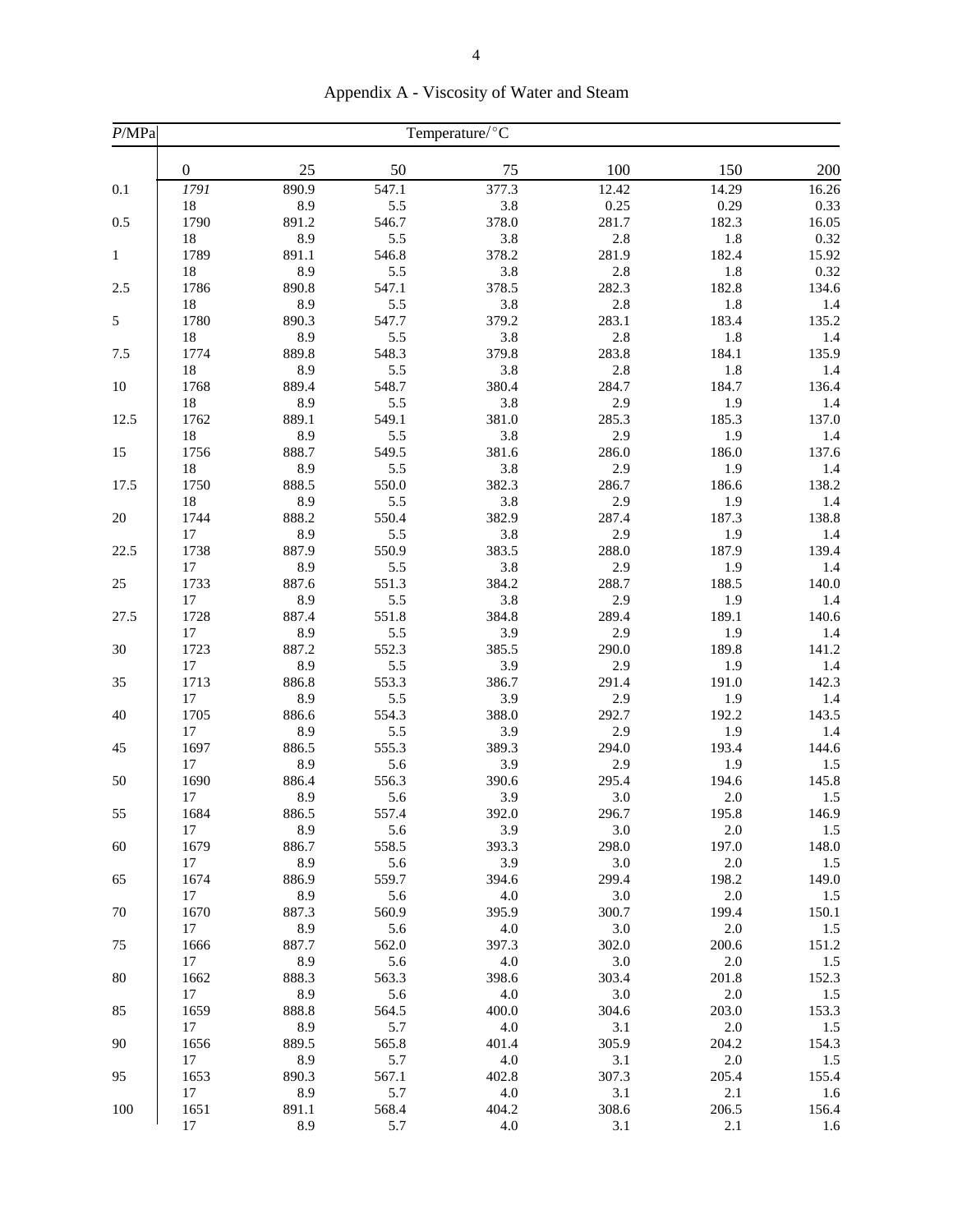|                            | . .   |       |       |  |  |  |  |  |  |  |
|----------------------------|-------|-------|-------|--|--|--|--|--|--|--|
| Temperature/ ${}^{\circ}C$ |       |       |       |  |  |  |  |  |  |  |
| 00                         | 350   | 375   | 400   |  |  |  |  |  |  |  |
|                            |       |       |       |  |  |  |  |  |  |  |
| .36                        | 22.43 | 23.45 | 24.47 |  |  |  |  |  |  |  |
| .41                        | 0.45  | 0.47  | 0.49  |  |  |  |  |  |  |  |
| .25                        | 22.32 | 23.43 | 24.44 |  |  |  |  |  |  |  |
| .41                        | 0.45  | 0.47  | 0.49  |  |  |  |  |  |  |  |
| .21                        | 22.29 | 23.40 | 24.43 |  |  |  |  |  |  |  |
|                            |       |       |       |  |  |  |  |  |  |  |

Appendix A (continued)

| P/MPa        |                  |              |               | Temperature/°C |               |               |               |
|--------------|------------------|--------------|---------------|----------------|---------------|---------------|---------------|
|              | 250              | 300          | 350           | 375            | 400           | 425           | 500           |
| 0.1          | 18.30            | 20.36        | 22.43         | 23.45          | 24.47         | 25.49         | 26.50         |
|              | 0.37             | 0.41         | 0.45          | 0.47           | 0.49          | 0.51          | 0.53          |
| 0.5          | 18.16            | 20.25        | 22.32         | 23.43          | 24.44         | 25.49         | 26.53         |
|              | 0.36             | 0.41         | 0.45          | 0.47           | 0.49          | 0.51          | 0.53          |
| $\mathbf{1}$ | 18.09            | 20.21        | 22.29         | 23.40          | 24.43         | 25.49         | 26.53         |
|              | 0.36             | 0.40         | 0.45          | 0.47           | 0.49          | 0.51          | 0.53          |
| 2.5          | 17.85            | 20.07        | 22.22         | 23.37          | 24.41         | 25.49         | 26.54         |
|              | 0.36             | 0.40         | 0.44          | 0.47           | 0.49          | 0.51          | 0.53          |
| 5            | 106.5            | 19.88        | 22.15         | 23.33          | 24.42         | 25.52         | 26.60         |
|              | $1.1\,$          | 0.40         | 0.44          | 0.47           | 0.49          | 0.51          | 0.53          |
| 7.5          | 107.2            | 19.75        | 22.12         | 23.34          | 24.46         | 25.58         | 26.68         |
|              | $1.1\,$          | $0.40\,$     | 0.44          | 0.47           | 0.49          | 0.51          | 0.53          |
| $10\,$       | 107.8            | 87.1         | 22.16         | 23.39          | 24.52         | 25.65         | 26.75         |
|              | 1.1              | 1.7          | 0.44          | 0.47           | 0.49          | 0.51          | 0.53          |
| 12.5         | 108.5            | 88.0         | 22.35         | 23.57          | 24.69         | 25.81         | 26.91         |
|              | $1.1\,$          | 1.8          | 0.45          | 0.47           | 0.49          | 0.52          | 0.54          |
| 15           | 109.1<br>$1.1\,$ | 89.0<br>1.8  | 22.84<br>0.46 | 23.88<br>0.48  | 24.98<br>0.50 | 26.06<br>0.52 | 27.13<br>0.54 |
| 17.5         | 109.8            | 89.9         | 67.3          | 24.49          | 25.37         | 26.38         | 27.42         |
|              | $1.1\,$          | 1.8          | 2.0           | 0.49           | $0.51\,$      | 0.53          | 0.55          |
| 20           | 110.4            | 90.8         | 69.5          | 25.85          | 26.03         | 26.83         | 27.80         |
|              | 1.1              | 1.8          | $2.1\,$       | 0.52           | 0.52          | 0.54          | 0.56          |
| 22.5         | 111.1            | 91.6         | 71.4          | 48.2           | 27.11         | 27.50         | 28.31         |
|              | 1.1              | 1.8          | 2.1           | 3.9            | 0.54          | 0.55          | 0.57          |
| 25           | 111.7            | 92.4         | 73.0          | 58.8           | 29.10         | 28.43         | 28.99         |
|              | 1.1              | 1.9          | $2.2\,$       | 1.2            | 0.58          | 0.57          | 0.58          |
| 27.5         | 112.3            | 93.1         | 74.4          | 62.4           | 33.88         | 29.81         | 29.84         |
|              | 1.1              | 1.9          | 2.2           | 1.2            | 0.68          | 0.60          | $0.60\,$      |
| 30           | 112.9            | 93.9         | 75.7          | 64.9           | 43.97         | 31.84         | 30.97         |
|              | 1.1              | 1.9          | $2.3\,$       | 1.3            | $0.88\,$      | 0.64          | 0.62          |
| 35           | 114.1            | 95.3         | 78.0          | 68.6           | 56.4          | 39.47         | 34.19         |
|              | 1.1              | 1.9          | 2.3           | 1.4            | $1.1\,$       | 0.79          | 0.68          |
| 40           | 115.3            | 96.5         | 79.9          | 71.3           | 62.1          | 49.26         | 39.16         |
|              | 1.2              | 1.9          | 2.4           | 1.4            | 1.2           | 0.99          | 0.78          |
| 45           | 116.4            | 97.8         | 81.7          | 73.7           | 65.8          | 55.6          | 44.87         |
|              | 1.2              | $2.0\,$      | $2.5\,$       | 1.5            | 1.3           | 1.1           | 0.90          |
| 50           | 117.6            | 99.0         | 83.4          | 75.9           | 68.2          | 60.1          | 50.5          |
|              | 1.2              | $2.0\,$      | $2.5\,$       | 2.3            | $2.0\,$       | $1.8\,$       | 1.5           |
| 55           | 118.7            | 100.2        | 84.9          | 77.8           | 70.9          | 63.6          | 55.3          |
|              | 1.2<br>119.7     | 2.0          | 2.6<br>86.3   | 2.3<br>79.5    | 2.1<br>73.1   | 1.9<br>66.1   | 1.7           |
| 60           | 1.2              | 101.3<br>2.0 | 2.6           | 2.4            | 2.2           | 2.0           | 59.2          |
| 65           | 120.8            | 102.5        | 87.7          | 81.1           | 75.2          | 68.1          | 1.8<br>62.3   |
|              | 1.2              | $2.1\,$      | $2.6\,$       | 2.4            | 2.3           | 2.0           | 1.9           |
| 70           | 121.9            | 103.6        | 89.0          | 82.5           | 76.9          | 70.5          | 64.9          |
|              | 1.2              | 2.1          | 2.7           | 2.5            | 2.3           | 2.1           | $2.0\,$       |
| 75           | 122.9            | 104.6        | 90.3          | 83.9           | 78.5          | 72.2          | 66.9          |
|              | $1.2\,$          | $2.1\,$      | 2.7           | 2.5            | 2.4           | 2.2           | $2.0\,$       |
| 80           | 123.9            | 105.6        | 91.4          | 85.2           | 79.9          | 74.0          | 68.3          |
|              | 1.2              | 2.1          | 2.7           | 2.6            | 2.4           | 2.2           | 2.1           |
| 85           | 124.9            | 106.6        | 92.6          | 86.4           | 81.4          | 75.8          | 70.2          |
|              | 1.3              | 2.1          | 2.8           | 2.6            | 2.4           | 2.3           | 2.1           |
| 90           | 125.9            | 107.6        | 93.7          | 87.5           | 82.7          | 77.2          | 72.3          |
|              | 1.3              | 2.2          | 2.8           | 2.6            | 2.5           | 2.3           | 2.2           |
| 95           | 126.9            | 108.6        | 94.7          | 88.7           | 83.6          | 78.6          | 73.8          |
|              | 1.3              | 2.2          | 2.8           | 2.7            | 2.5           | 2.4           | $2.2\,$       |
| 100          | 127.9            | 109.6        | 95.8          | 89.8           | 85.0          | 79.8          | 74.6          |
|              | 1.3              | 2.2          | 2.9           | 2.7            | 2.6           | 2.4           | $2.2\,$       |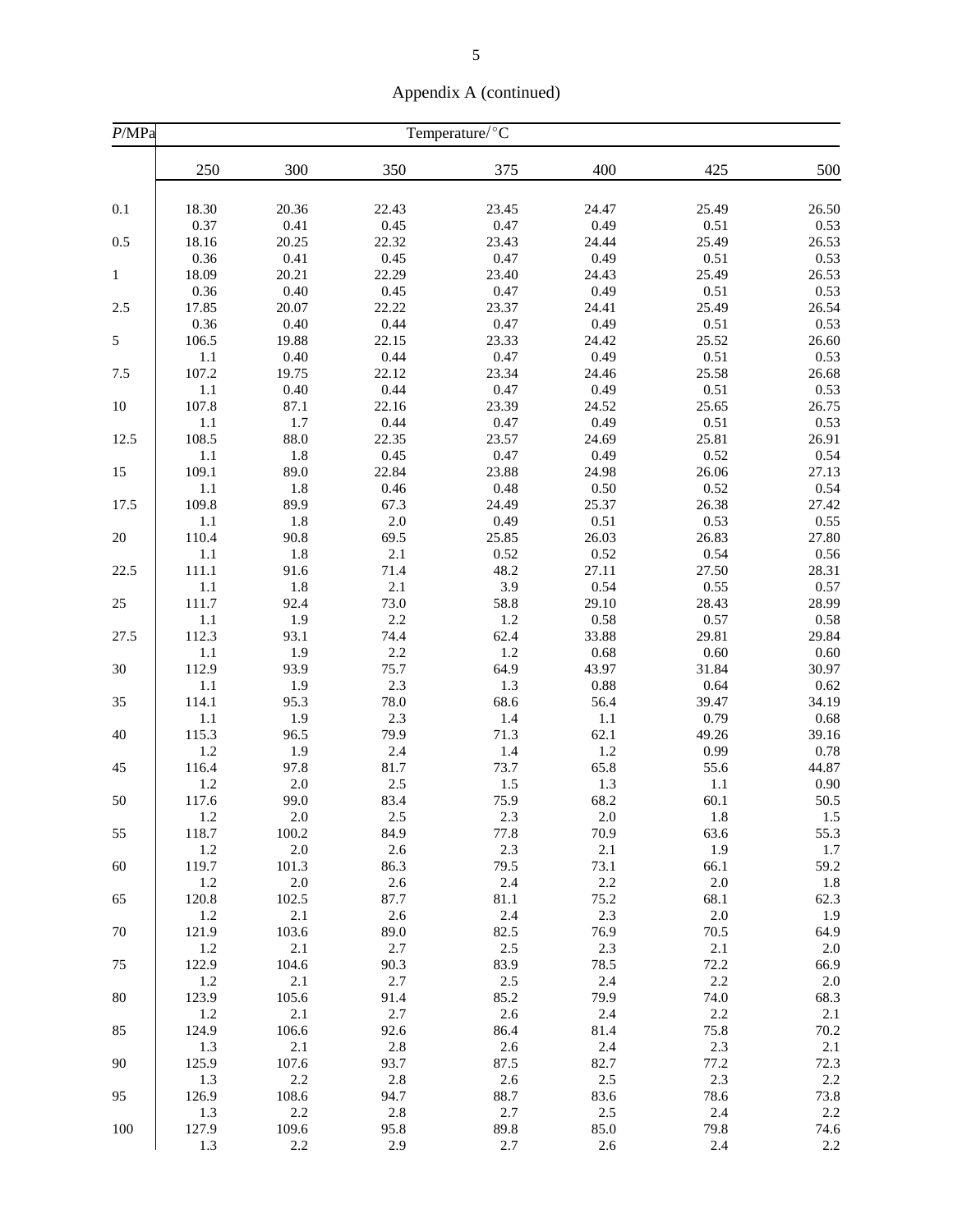| Appendix A (continued) |  |  |
|------------------------|--|--|
|------------------------|--|--|

| P/MPa        |                       |                       |                       | Temperature/°C        |                        |                     |                     |                     |
|--------------|-----------------------|-----------------------|-----------------------|-----------------------|------------------------|---------------------|---------------------|---------------------|
|              | 475                   | 500                   | 550                   | 600                   | 650                    | 700                 | 750                 | 800                 |
| 0.1          | 27.51                 | 28.52                 | 30.53                 | 32.55                 | 34.6                   | 36.6                | 38.6                | 40.5                |
| 0.5          | 0.55<br>27.57<br>0.55 | 0.86<br>28.64<br>0.86 | 0.92<br>30.67<br>0.92 | 0.98<br>32.77<br>0.98 | $1.0\,$<br>34.7        | 1.1<br>36.7         | $1.2\,$<br>38.5     | 1.2<br>40.3<br>1.2  |
| $\mathbf{1}$ | 27.58<br>0.55         | 28.65<br>0.86         | 30.68<br>0.92         | 32.79<br>0.98         | 1.0<br>34.8<br>$1.0\,$ | 1.1<br>36.8<br>1.1  | 1.2<br>38.5<br>1.2  | 40.4<br>1.2         |
| 2.5          | 27.59                 | 28.66                 | 30.72                 | 32.84                 | 34.8                   | 36.8                | 38.6                | 40.4                |
|              | 0.55                  | 0.86                  | 0.92                  | 0.99                  | $1.0\,$                | 1.1                 | 1.2                 | 1.2                 |
| 5            | 27.66                 | 28.73                 | 30.82                 | 32.77                 | 34.9                   | 36.9                | 38.7                | 40.6                |
|              | 0.55                  | 0.86                  | 0.92                  | 0.98                  | 1.1                    | $1.1\,$             | $1.2\,$             | 1.2                 |
| 7.5          | 27.76                 | 28.81                 | 30.94                 | 32.87                 | 34.9                   | 37.0                | 38.8                | 40.7                |
|              | 0.56                  | 0.86                  | 0.93                  | 0.99                  | 1.1                    | 1.1                 | $1.2\,$             | 1.2                 |
| 10           | 27.82                 | 28.95                 | 31.08                 | 33.02                 | 35.1                   | 37.2                | 39.0                | 40.9                |
|              | 0.56                  | 0.87                  | 0.93                  | 0.99                  | 1.1                    | 1.1                 | 1.2                 | 1.2                 |
| 12.5         | 27.98                 | 29.09                 | 31.19                 | 33.2                  | 35.2                   | 37.4                | 39.2                | 41.1                |
|              | 0.56                  | 0.87                  | 0.94                  | 1.0                   | 1.1                    | 1.1                 | 1.2                 | 1.2                 |
| 15           | 28.18                 | 29.30                 | 31.44                 | 33.4                  | 35.5                   | 37.6                | 39.4                | 41.2                |
|              | 0.56                  | 0.88                  | 0.94                  | $1.0\,$               | $1.1\,$                | $1.1\,$             | 1.2                 | 1.2                 |
| 17.5         | 28.42                 | 29.49                 | 31.70                 | 33.7                  | 35.7                   | 37.8                | 39.6                | 41.4                |
|              | 0.57                  | 0.88                  | 0.95                  | $1.0\,$               | 1.1                    | 1.1                 | 1.2                 | 1.2                 |
| 20           | 28.76                 | 29.81                 | 31.98                 | 33.9                  | 35.9                   | 38.0                | 39.8                | 41.6                |
|              | 0.58                  | 0.89                  | $0.96\,$              | $1.0\,$               | 1.1                    | $1.1\,$             | 1.2                 | 1.3                 |
| 22.5         | 29.17                 | 30.17                 | 32.38                 | 34.2                  | 36.2                   | 38.2                | 39.8                | 41.9                |
|              | 0.58                  | 0.91                  | 0.97                  | $1.0\,$               | $1.1\,$                | 1.2                 | 1.2                 | 1.3                 |
| 25           | 29.70                 | 30.56                 | 32.73                 | 34.6                  | 36.5                   | 38.5                | 40.2                | 41.9                |
|              | 0.59                  | 0.92                  | 0.98                  | $1.0\,$               | 1.1                    | 1.2                 | $1.2\,$             | 1.3                 |
| 27.5         | 30.33                 | 31.08                 | 33.11                 | 34.9                  | 36.8                   | 38.7                | 40.4                | 42.2                |
|              | 0.61                  | 0.93                  | 0.99                  | $1.1\,$               | 1.1                    | 1.2                 | 1.2                 | 1.3                 |
| 30           | 31.06                 | 31.68                 | 33.6                  | 35.3                  | 37.2                   | 39.0                | 40.7                | 42.5                |
|              | 0.62                  | 0.95                  | $1.0\,$               | $1.1\,$               | 1.1                    | $1.2$               | 1.2                 | 1.3                 |
| 35           | 33.17                 | 33.10                 | 34.6                  | 36.1                  | 37.9                   | 39.8                | 41.3                | 43.0                |
|              | 0.66                  | 0.99                  | $1.0\,$               | $1.1\,$               | 1.1                    | 1.2                 | 1.2                 | 1.3                 |
| 40           | 36.06                 | 35.2                  | 35.7                  | 37.5                  | 38.8                   | 40.4                | 42.0                | 43.7                |
|              | 0.72                  | 1.1                   | 1.1                   | $1.1\,$               | 1.2                    | 1.2                 | 1.3                 | 1.3                 |
| 45           | 39.90                 | 37.6                  | 37.4                  | 38.6                  | 40.0                   | 41.2                | 43.1                | 44.4                |
|              | $0.80\,$              | $1.1\,$               | 1.1                   | 1.2                   | 1.2                    | $1.2\,$             | 1.3                 | 1.3                 |
| 50           | 44.0                  | 40.5                  | 39.1                  | 40.0                  | 40.6                   | 42.2                | 43.7                | 45.3                |
|              | 1.3                   | 1.2                   | 1.2                   | 1.2                   | 1.2                    | 1.3                 | 1.3                 | 1.4                 |
| 55           | 48.4                  | 43.9                  | 41.0                  | 41.4                  | 41.8                   | 42.5                | 44.6                | 45.9                |
|              | 1.5                   | 1.3                   | $1.2\,$               | 1.2                   | 1.3                    | 1.3                 | 1.3                 | 1.4                 |
| 60           | 52.3                  | 47.6                  | 43.1                  | 41.7                  | 42.9                   | 43.2                | 44.8                | 46.6                |
|              | 1.6                   | 1.4                   | 1.3                   | 1.3                   | 1.3                    | 1.3                 | 1.3                 | 1.4                 |
| 65           | 55.5                  | 50.8                  | 45.1                  | 43.2                  | 43.9                   | 44.2                | 45.4                | 46.8                |
|              | 1.7                   | 1.5                   | 1.4                   | 1.3                   | 1.3                    | 1.3                 | 1.4                 | 1.4                 |
| 70<br>75     | 58.8<br>1.8<br>61.3   | 53.7<br>1.6<br>56.2   | 47.5<br>1.4<br>49.7   | 44.8<br>1.3<br>45.7   | 44.3<br>1.3<br>45.5    | 44.4<br>1.3<br>45.6 | 46.2<br>1.4<br>46.8 | 47.4<br>1.4<br>48.1 |
| 80           | 1.8                   | 1.7                   | 1.5                   | 1.4                   | 1.4                    | 1.4                 | 1.4                 | 1.4                 |
|              | 63.6                  | 58.7                  | 52.1                  | 47.4                  | 47.0                   | 46.6                | 47.3                | 48.6                |
| 85           | 1.9                   | 1.8                   | 1.6                   | 1.4                   | 1.4                    | 1.4                 | 1.4                 | 1.5                 |
|              | 65.5                  | 60.8                  | 54.0                  | 49.9                  | 47.6                   | 47.6                | 48.1                | 49.0                |
| 90           | $2.0\,$               | 1.8                   | 1.6                   | 1.5                   | 1.4                    | 1.4                 | 1.4                 | 1.5                 |
|              | 67.3                  | 62.8                  | 55.8                  | 51.4                  | 48.9                   | 49.1                | 48.9                | 49.7                |
| 95           | $2.0\,$               | 1.9                   | 1.7                   | 1.5                   | 1.5                    | 1.5                 | 1.5                 | 1.5                 |
|              | 69.1                  | 64.6                  | 57.7                  | 53.6                  | 50.9                   | 49.5                | 49.8                | 50.3                |
| 100          | 2.1                   | 1.9                   | 1.7                   | 1.6                   | 1.5                    | 1.5                 | 1.5                 | 1.5                 |
|              | 69.8                  | 66.1                  | 59.3                  | 55.1                  | 52.1                   | 50.5                | 51.1                | 51.0                |
|              | 2.1                   | $2.0\,$               | 1.8                   | 1.7                   | 1.6                    | 1.5                 | 1.5                 | 1.5                 |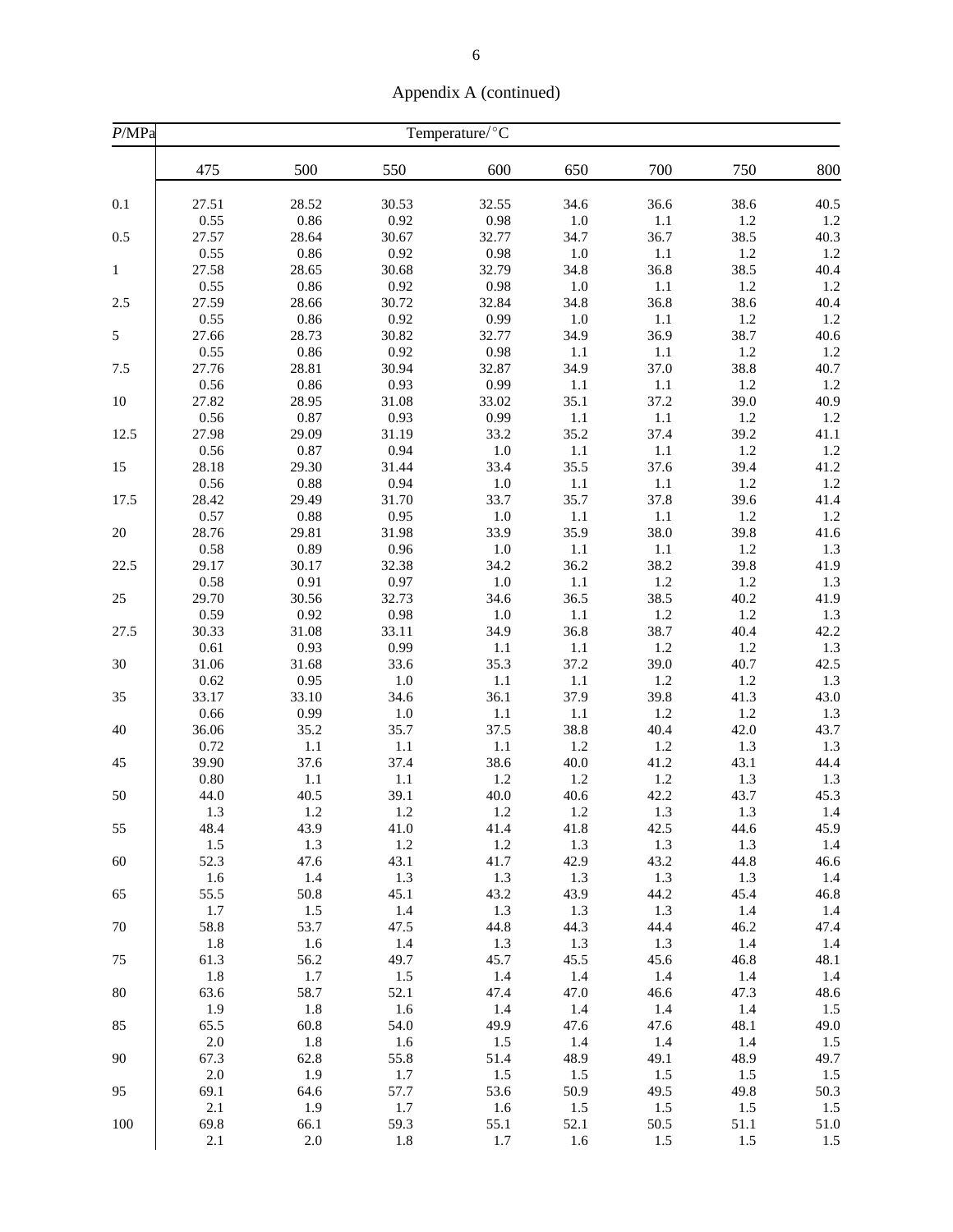#### **Appendix B: Recommended Interpolating Equation**

*This material has been revised to conform to the Release on the IAPWS Formulation 1995 for the Thermodynamic Properties of Ordinary Water Substance for General and Scientific Use and the ITS-90 temperature scale*.

#### B.1. Nomenclature

*T* denotes absolute temperature on the International Temperature Scale of 1990

- $\rho$  denotes density<sup>1</sup>
- *P* denotes pressure

 $\mu$  denotes viscosity

#### B.2. Reference constants

| Reference temperature: | $T^* = 647.226 \text{ K}$            | (1) |
|------------------------|--------------------------------------|-----|
| reference density:     | $p^* = 317.763$ kg/m <sup>3</sup>    | (2) |
| reference pressure:    | $P^* = 22.115 \times 10^6$ Pa        | (3) |
| reference viscosity:   | $\mu^* = 55.071 \times 10^{-6}$ Pa·s | (4) |

The three reference constants  $T^*$ ,  $\rho^*$ , and  $P^*$  are close to, but not identical with, the critical point constants.

#### B.3. Dimensionless variables

| Temperature: | $\overline{T} = T/T^*$ | (5) |
|--------------|------------------------|-----|
| density:     | $\rho = \rho/\rho^*$   | (6) |
| pressure     | $\overline{P} = P/P^*$ | (7) |
| viscosity:   | $\mu = \mu/\mu^*$      | (8) |

 $1$ To reproduce the values given in Appendix C, the density should be computed with the aid of the IAPWS Formulation 1995 for the Thermodynamic Properties of Ordinary Water Substance for General and Scientific Use. If another density formulation is used, a relative departure of  $\Delta \rho / \rho$  induces, at most, a relative departure  $\pm \Delta \mu / \mu = 2.5 \Delta \rho / \rho$  in viscosity.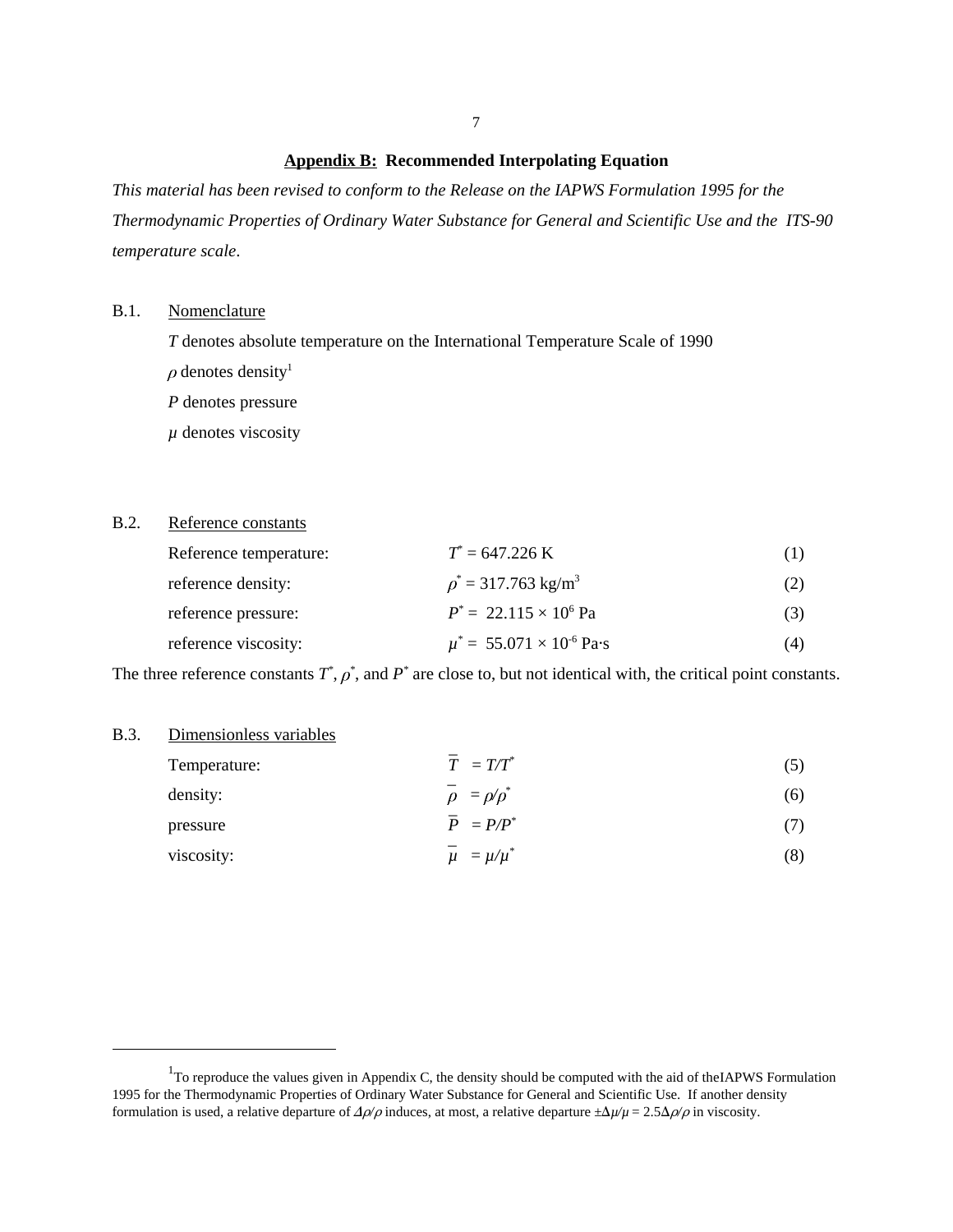### B.4. Range of validity of equation

IAPWS endorses the validity of Eq. (10) for the viscosity in the following range of pressures *P* and temperatures *t*

$$
P \le 500 \text{ MPa} \quad \text{for} \quad 0^{\circ}\text{C} \le t \le 150^{\circ}\text{C},
$$
\n
$$
P \le 350 \text{ MPa} \quad \text{for} \quad 150^{\circ}\text{C} < t \le 600^{\circ}\text{C},
$$
\n
$$
P \le 300 \text{ MPa} \quad \text{for} \quad 600^{\circ}\text{C} < t \le 900^{\circ}\text{C}.
$$
\n
$$
(9)
$$

### B.5 Interpolating equation

The viscosity is represented by the equation

$$
\bar{\mu} = \bar{\mu}_0(\bar{T}) \times \bar{\mu}_1(\bar{T}, \bar{\rho}) \times \bar{\mu}_2(\bar{T}, \bar{\rho}). \tag{10}
$$

The first term of the product gives the viscosity of steam in the ideal gas limit and has the form

$$
\bar{\mu}_0(\bar{T}) = \frac{\sqrt{\bar{T}}}{\sum_{i=0}^3 \frac{H_i}{\bar{T}^i}}
$$
\n(11)

with the coefficients  $H_i$  given in Table B.I. The second multiplicative factor is

$$
\bar{\mu}_1(\bar{T}, \bar{\rho}) = \exp \left[ \bar{\rho} \sum_{i=0}^{5} \sum_{j=0}^{6} H_{ij} \left( \frac{1}{\bar{T}} - 1 \right)^i (\bar{\rho} - 1)^j \right]
$$
(12)

with the coefficients  $H_{ij}$  given in Table B.II. For industrial use, the function  $\mu$ *\_* <sub>2</sub> may be taken to be unity everywhere in the range specified by Eq. (9):

$$
\overline{\mu}_2 = 1 \quad . \tag{13}
$$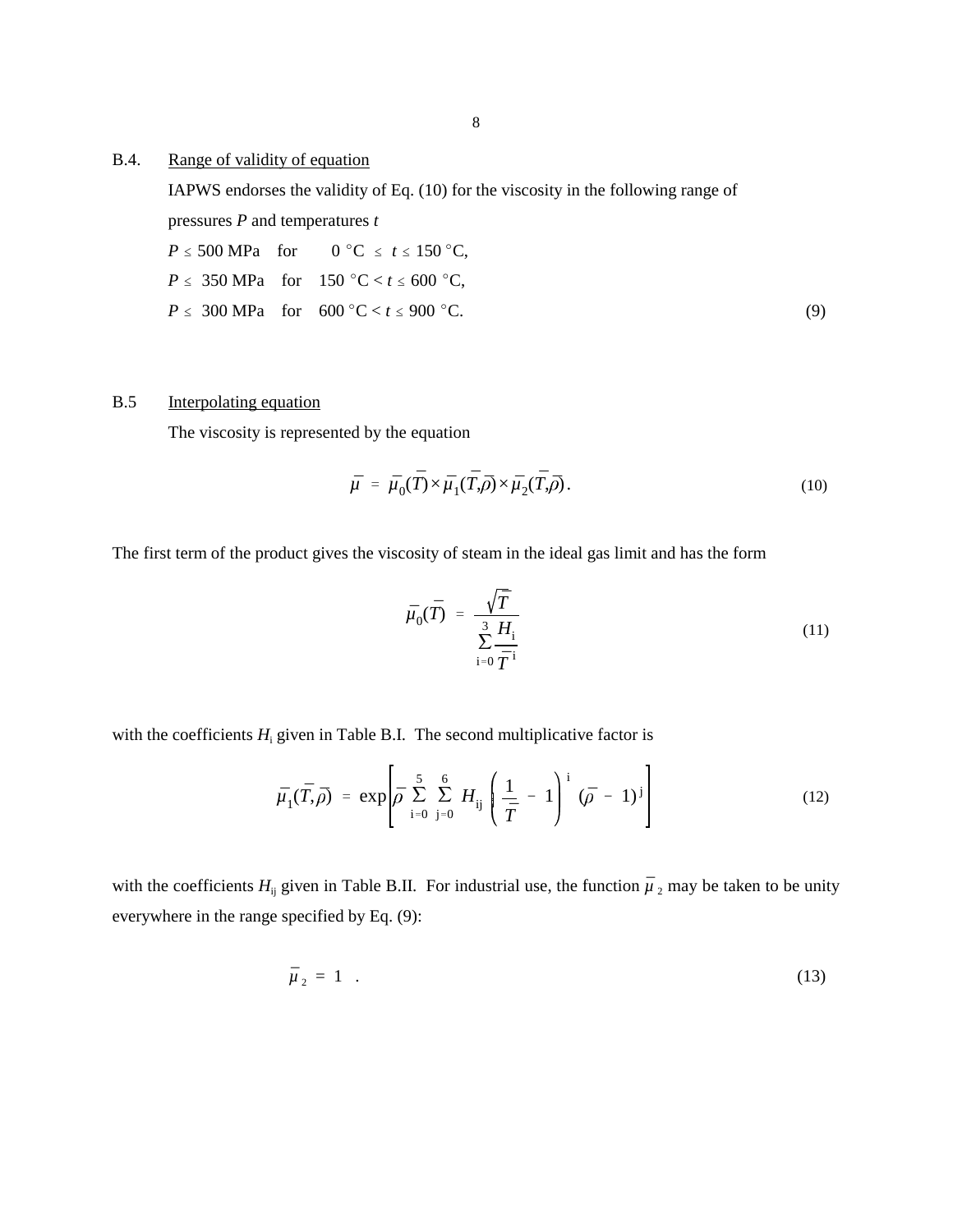For general and scientific use, the function  $\overline{\mu}$ *\_*  $_2$  is again given by Eq. (13) except for a very narrow nearcritical range circumscribed by:

$$
0.9970 \leq \overline{T} \leq 1.0082 \quad , \quad 0.755 \leq \overline{\rho} \leq 1.290. \tag{14}
$$

Inside the near-critical region defined by Eq. (14), it is first necessary to calculate

$$
\bar{\chi}_T = \bar{\rho} \left( \frac{\partial \bar{p}}{\partial \bar{p}} \right)_T \tag{15}
$$

and then to interpret *µ*  $\overline{a}$  $2$  as

$$
\overline{\mu}_{2} = 0.922 \quad \overline{\chi}_{T}^{0.0263} \qquad \text{, if } \overline{\chi}_{T} \ge 21.93
$$
\n
$$
\overline{\mu}_{2} = 1 \qquad \text{, if } \overline{\chi}_{T} < 21.93 \tag{16}
$$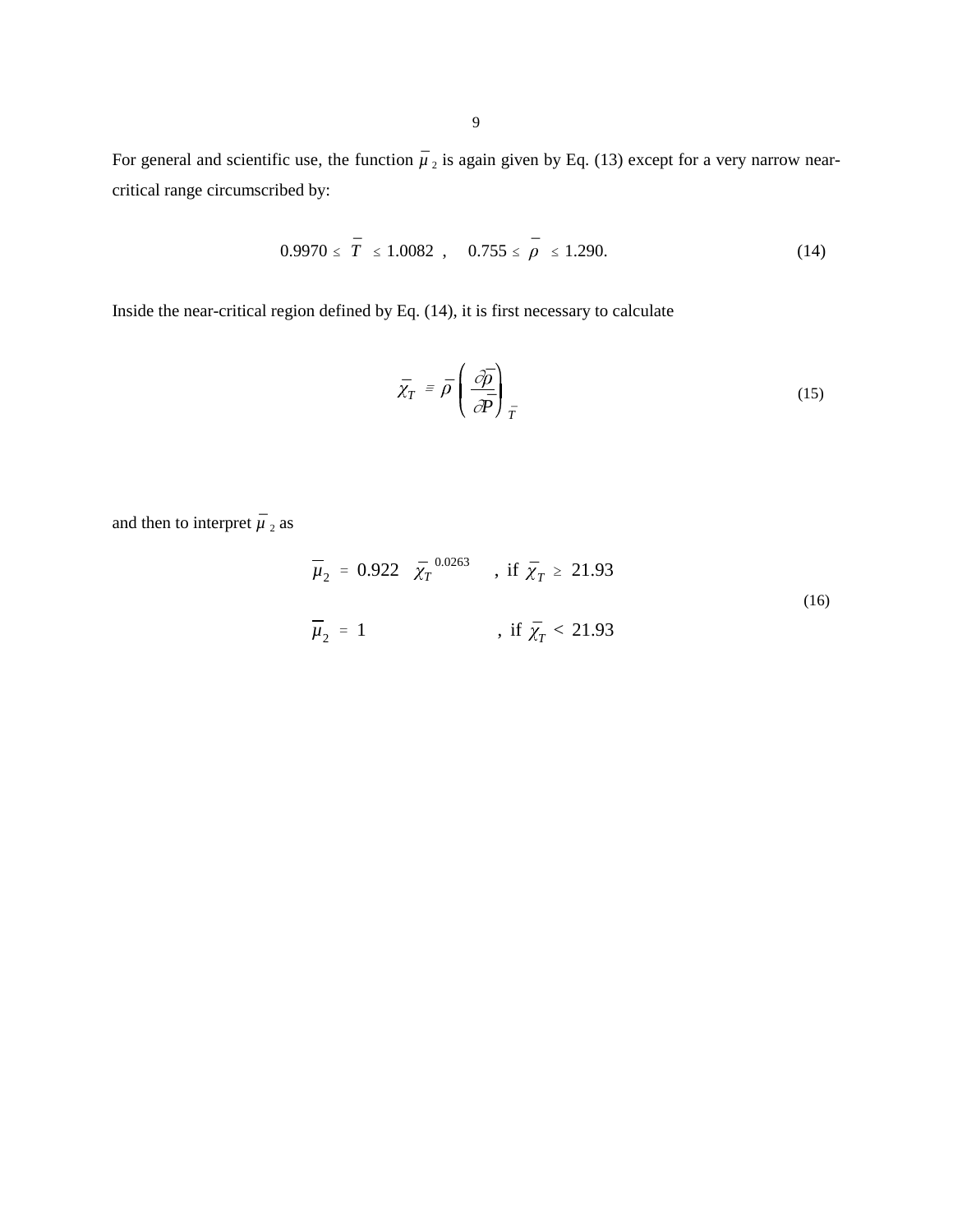| Table B.I. Coefficients $H_i$ for $\mu_0(T)$ |  |  |
|----------------------------------------------|--|--|

| $H_0$          |     | 1.000.000   |
|----------------|-----|-------------|
| $H_{1}$        | $=$ | 0.978 197   |
| H <sub>2</sub> | $=$ | 0.579.829   |
| H <sub>2</sub> |     | $-0.202354$ |

Table B.II. Coefficients  $H_{ij}$  for  $\mu$ *\_* <sup>1</sup> (*T* , )

 $\overline{a}$ 

\_

| i                | j                | $H_{ij}$                |
|------------------|------------------|-------------------------|
| $\overline{0}$   | 0                | $H_{00} = 0.5132047$    |
| $\mathbf{1}$     | $\boldsymbol{0}$ | $H_{10} = 0.3205656$    |
| 4                | $\boldsymbol{0}$ | $H_{40}$ = -0.778 256 7 |
| 5                | $\boldsymbol{0}$ | $H_{50} = 0.1885447$    |
| $\boldsymbol{0}$ | $\mathbf{1}$     | $H_{01} = 0.2151778$    |
| 1                | 1                | $H_{11} = 0.7317883$    |
| $\overline{c}$   | 1                | $H_{21} = 1.241044$     |
| $\mathfrak{Z}$   | $\mathbf{1}$     | $H_{31} = 1.476783$     |
| $\boldsymbol{0}$ | $\overline{c}$   | $H_{02}$ = -0.281 810 7 |
| 1                | $\overline{c}$   | $H_{12} = -1.070786$    |
| $\overline{c}$   | $\overline{c}$   | $H_{22} = -1.263184$    |
| $\boldsymbol{0}$ | 3                | $H_{03} = 0.1778064$    |
| $\mathbf{1}$     | 3                | $H_{13} = 0.4605040$    |
| $\overline{c}$   | 3                | $H_{23} = 0.2340379$    |
| 3                | 3                | $H_{33} = -0.4924179$   |
| $\boldsymbol{0}$ | $\overline{4}$   | $H_{04} = -0.04176610$  |
| 3                | 4                | $H_{34} = 0.1600435$    |
| 1                | 5                | $H_{15} = -0.01578386$  |
| 3                | 6                | $H_{36} = -0.003629481$ |

Note: Coefficients  $H_{ij}$  omitted from the table are all equal to zero identically.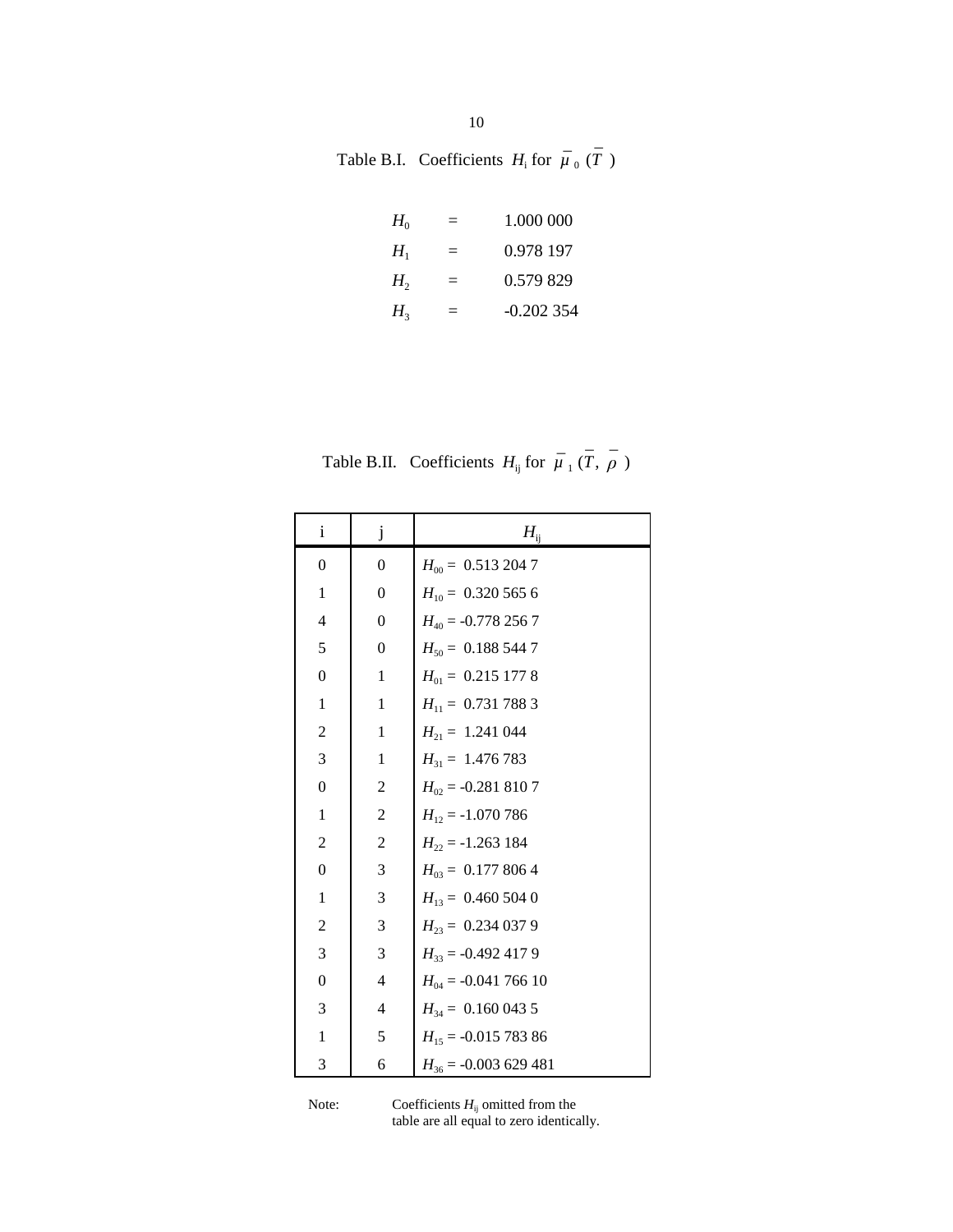**Appendix C: Viscosity Calculated for Water and Steam**

*The viscosities in these tables have been recalculated to conform to the revised equations of Appendix B.*

Table C.I. Values of the Viscosity of Ordinary Water Substance Obtained with the Aid of the Recommended Interpolating Equation.

Viscosity  $\mu$  in  $\mu$ Pa·s.

Pressure *P* in MPa.

Temperature  $t$  in  $^{\circ}$ C.

Table C.I. lists values for the viscosity calculated with the aid of the interpolating equation defined in Appendix B and with density values from the IAPWS Formulation 1995 for the Thermodynamic Properties of Ordinary Water Substance for General and Scientific Use.

The point shown in italics represents an extrapolation into a region where the equilibrium phase is a solid.

Note: For the purpose of program verification, the tabular entries contain more digits than justified by the tolerances listed in the Table in Appendix A.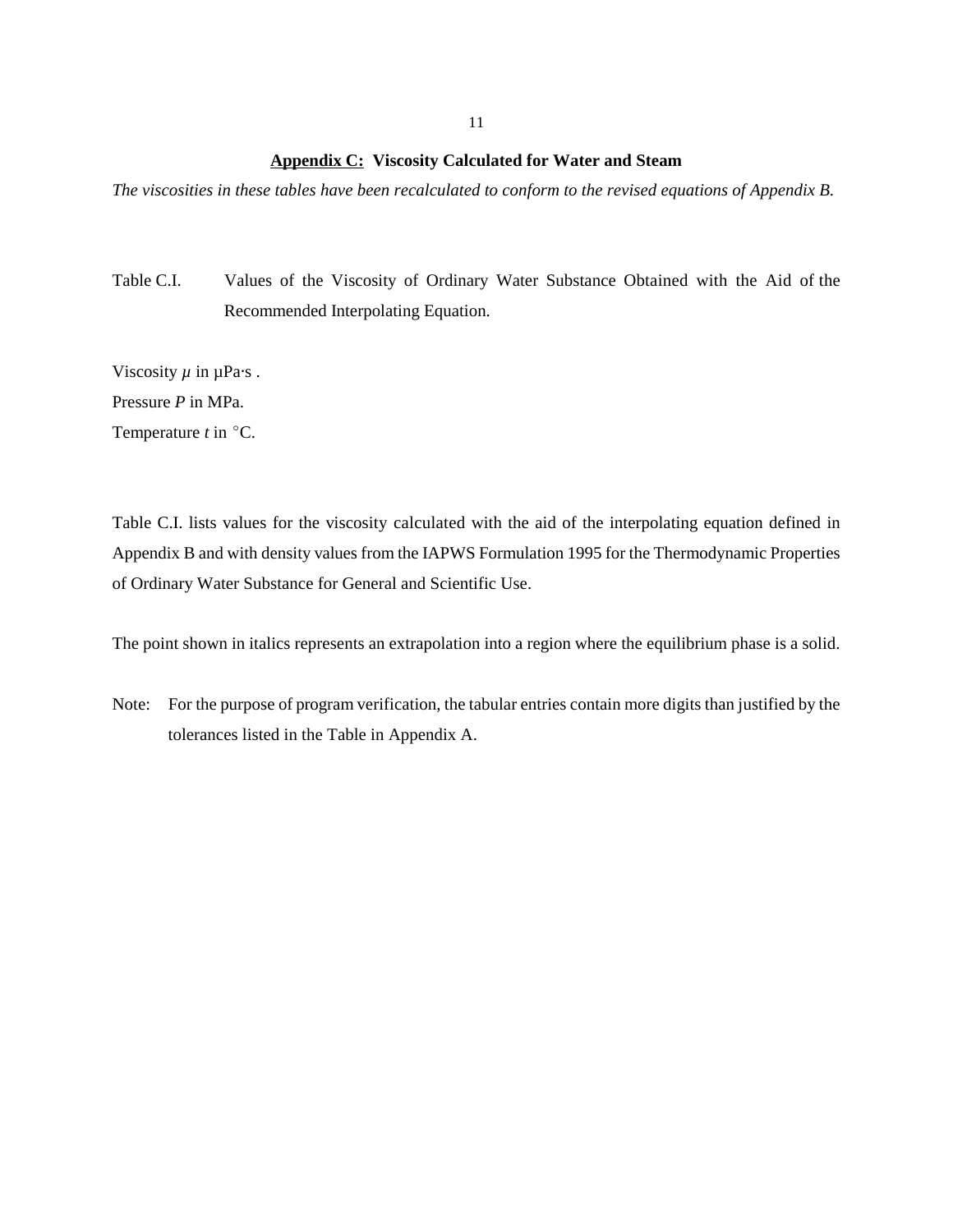| P/MPa | Temperature/°C   |       |       |       |       |       |       |       |       |       |       |  |
|-------|------------------|-------|-------|-------|-------|-------|-------|-------|-------|-------|-------|--|
|       | $\boldsymbol{0}$ | 25    | 50    | 75    | 100   | 150   | 200   | 250   | 300   | 350   | 375   |  |
|       |                  |       |       |       |       |       |       |       |       |       |       |  |
| 0.1   | 1792             | 890.1 | 546.8 | 377.7 | 12.27 | 14.18 | 16.18 | 18.22 | 20.29 | 22.37 | 23.41 |  |
| 0.5   | 1791             | 890.0 | 546.9 | 377.8 | 281.8 | 182.5 | 16.05 | 18.14 | 20.24 | 22.34 | 23.39 |  |
| 1     | 1789             | 889.9 | 547.0 | 378.0 | 282.0 | 182.6 | 15.89 | 18.05 | 20.18 | 22.31 | 23.37 |  |
| 2.5   | 1786             | 889.5 | 547.3 | 378.4 | 282.4 | 183.0 | 134.6 | 17.76 | 20.02 | 22.23 | 23.31 |  |
| 5     | 1780             | 889.0 | 547.7 | 379.0 | 283.1 | 183.6 | 135.2 | 106.4 | 19.80 | 22.13 | 23.26 |  |
| 7.5   | 1774             | 888.5 | 548.2 | 379.7 | 283.7 | 184.2 | 135.8 | 107.1 | 19.66 | 22.09 | 23.26 |  |
| 10    | 1768             | 888.0 | 548.6 | 380.3 | 284.4 | 184.9 | 136.4 | 107.8 | 86.46 | 22.15 | 23.33 |  |
| 12.5  | 1762             | 887.6 | 549.1 | 381.0 | 285.1 | 185.5 | 137.0 | 108.4 | 87.42 | 22.37 | 23.51 |  |
| 15    | 1757             | 887.1 | 549.6 | 381.6 | 285.7 | 186.1 | 137.6 | 109.1 | 88.33 | 22.94 | 23.86 |  |
| 17.5  | 1752             | 886.8 | 550.1 | 382.3 | 286.4 | 186.7 | 138.2 | 109.8 | 89.21 | 66.99 | 24.51 |  |
| 20    | 1747             | 886.4 | 550.6 | 382.9 | 287.1 | 187.3 | 138.8 | 110.4 | 90.05 | 69.31 | 25.92 |  |
| 22.5  | 1742             | 886.1 | 551.1 | 383.6 | 287.7 | 187.9 | 139.4 | 111.0 | 90.86 | 71.17 | 47.79 |  |
| 25    | 1737             | 885.8 | 551.6 | 384.3 | 288.4 | 188.6 | 140.0 | 111.6 | 91.65 | 72.76 | 58.25 |  |
| 27.5  | 1732             | 885.5 | 552.1 | 384.9 | 289.1 | 189.2 | 140.6 | 112.2 | 92.41 | 74.18 | 61.97 |  |
| 30    | 1728             | 885.3 | 552.6 | 385.6 | 289.7 | 189.8 | 141.1 | 112.9 | 93.15 | 75.46 | 64.56 |  |
| 35    | 1719             | 884.9 | 553.7 | 386.9 | 291.1 | 191.0 | 142.3 | 114.0 | 94.58 | 77.74 | 68.36 |  |
| 40    | 1711             | 884.7 | 554.8 | 388.3 | 292.4 | 192.2 | 143.4 | 115.2 | 95.93 | 79.75 | 71.28 |  |
| 45    | 1704             | 884.5 | 556.0 | 389.7 | 293.7 | 193.4 | 144.5 | 116.3 | 97.23 | 81.56 | 73.71 |  |
| 50    | 1697             | 884.5 | 557.2 | 391.0 | 295.1 | 194.6 | 145.6 | 117.4 | 98.48 | 83.23 | 75.83 |  |
| 55    | 1690             | 884.6 | 558.4 | 392.4 | 296.4 | 195.7 | 146.7 | 118.5 | 99.69 | 84.78 | 77.73 |  |
| 60    | 1684             | 884.7 | 559.6 | 393.8 | 297.7 | 196.9 | 147.8 | 119.6 | 100.9 | 86.24 | 79.46 |  |
| 65    | 1679             | 885.0 | 560.9 | 395.2 | 299.1 | 198.1 | 148.8 | 120.6 | 102.0 | 87.62 | 81.06 |  |
| 70    | 1673             | 885.4 | 562.2 | 396.6 | 300.4 | 199.2 | 149.9 | 121.6 | 103.1 | 88.93 | 82.56 |  |

75 1669 885.9 563.5 398.0 301.7 200.4 150.9 122.7 104.1 90.17 83.97 80 1665 886.4 564.9 399.4 303.1 201.5 151.9 123.6 105.2 91.37 85.30 85 1661 887.1 566.3 400.8 304.4 202.6 153.0 124.6 106.2 92.52 86.57 90 1658 887.9 567.7 402.3 305.7 203.8 154.0 125.6 107.2 93.63 87.78 95 1655 888.7 569.1 403.7 307.0 204.9 155.0 126.5 108.2 94.70 88.94 100 1652 889.7 570.6 405.1 308.4 206.0 155.9 127.5 109.1 95.74 90.06

Table C.I. Values of the viscosity of ordinary water substance obtained with the aid of the recommended interpolating equation.<sup>a</sup> The viscosity,  $\mu$ , is given in  $\mu$ Pa·s.

<sup>&</sup>lt;sup>a</sup>Table C.I lists values for the viscosity calculated with the aid of the interpolating equation defined in Appendix B and with density values from the IAPWS Formulation 1995 for the Thermodynamic Properties of Ordinary Water Substance for General and Scientific Use.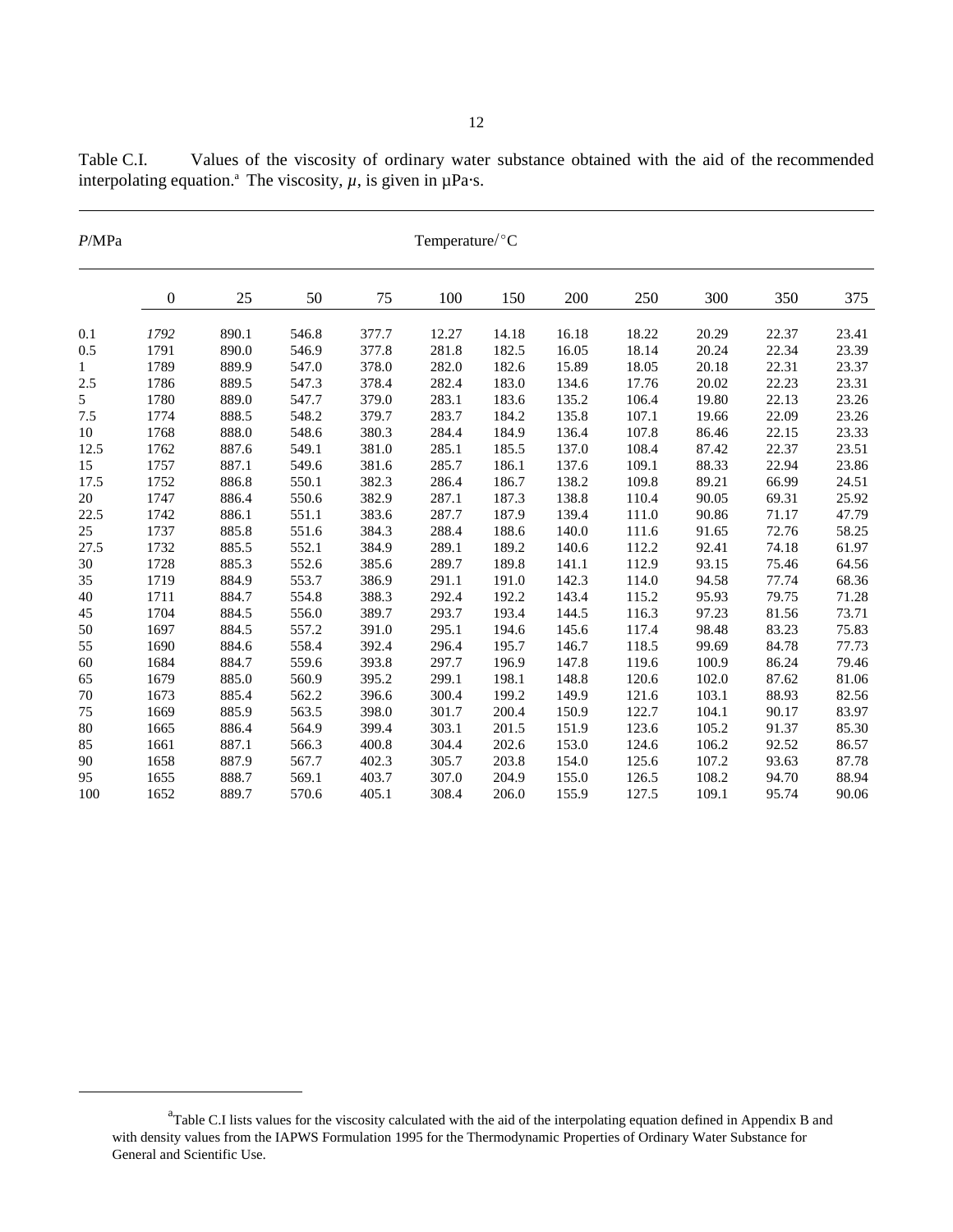| P/MPa |     |     |     |     |     | Temperature/ $\rm ^{\circ}C$ |     |     |
|-------|-----|-----|-----|-----|-----|------------------------------|-----|-----|
|       | 400 | 425 | 450 | 475 | 500 | 550                          | 600 | 650 |
|       |     |     |     |     |     |                              |     |     |

Table C.I. (continued). Values of the viscosity of ordinary water substance obtained with the aid of the recommended interpolating equation.

|                | 400   | 425   | 450   | 475   | 500   | 550   | 600   | 650   | 700   | 750   | 800   |
|----------------|-------|-------|-------|-------|-------|-------|-------|-------|-------|-------|-------|
| 0.1            | 24.45 | 25.49 | 26.52 | 27.55 | 28.57 | 30.61 | 32.62 | 34.60 | 36.55 | 38.48 | 40.38 |
| 0.5            | 24.44 | 25.48 | 26.52 | 27.55 | 28.58 | 30.62 | 32.63 | 34.61 | 36.57 | 38.50 | 40.39 |
| $\mathbf{1}$   | 24.42 | 25.47 | 26.52 | 27.55 | 28.59 | 30.63 | 32.65 | 34.63 | 36.59 | 38.52 | 40.41 |
| 2.5            | 24.39 | 25.46 | 26.52 | 27.57 | 28.61 | 30.67 | 32.70 | 34.70 | 36.66 | 38.59 | 40.48 |
| 5 <sup>1</sup> | 24.37 | 25.47 | 26.55 | 27.62 | 28.68 | 30.77 | 32.81 | 34.81 | 36.78 | 38.71 | 40.60 |
| 7.5            | 24.40 | 25.52 | 26.62 | 27.71 | 28.78 | 30.88 | 32.94 | 34.95 | 36.92 | 38.85 | 40.74 |
| $10\,$         | 24.49 | 25.62 | 26.73 | 27.83 | 28.91 | 31.03 | 33.09 | 35.10 | 37.07 | 39.00 | 40.88 |
| 12.5           | 24.65 | 25.79 | 26.90 | 28.00 | 29.08 | 31.20 | 33.26 | 35.27 | 37.24 | 39.16 | 41.04 |
| 15             | 24.93 | 26.03 | 27.13 | 28.21 | 29.29 | 31.40 | 33.46 | 35.46 | 37.42 | 39.34 | 41.21 |
| 17.5           | 25.36 | 26.37 | 27.42 | 28.49 | 29.54 | 31.63 | 33.68 | 35.67 | 37.62 | 39.53 | 41.39 |
| 20             | 26.03 | 26.85 | 27.81 | 28.82 | 29.85 | 31.90 | 33.92 | 35.90 | 37.84 | 39.74 | 41.59 |
| 22.5           | 27.14 | 27.51 | 28.31 | 29.24 | 30.21 | 32.20 | 34.19 | 36.15 | 38.07 | 39.95 | 41.79 |
| 25             | 29.17 | 28.45 | 28.95 | 29.74 | 30.64 | 32.55 | 34.49 | 36.42 | 38.32 | 40.18 | 42.01 |
| 27.5           | 33.87 | 29.82 | 29.78 | 30.36 | 31.14 | 32.93 | 34.82 | 36.71 | 38.58 | 40.43 | 42.24 |
| 30             | 43.94 | 31.87 | 30.85 | 31.10 | 31.72 | 33.36 | 35.17 | 37.02 | 38.86 | 40.68 | 42.47 |
| 35             | 55.79 | 39.36 | 34.03 | 33.08 | 33.18 | 34.36 | 35.97 | 37.70 | 39.47 | 41.23 | 42.98 |
| 40             | 61.27 | 48.57 | 39.02 | 35.89 | 35.11 | 35.58 | 36.89 | 38.47 | 40.14 | 41.83 | 43.53 |
| 45             | 65.03 | 54.94 | 45.02 | 39.60 | 37.56 | 37.02 | 37.94 | 39.32 | 40.86 | 42.48 | 44.11 |
| 50             | 67.99 | 59.35 | 50.48 | 43.85 | 40.50 | 38.69 | 39.12 | 40.25 | 41.65 | 43.16 | 44.72 |
| 55             | 70.47 | 62.76 | 54.86 | 48.07 | 43.75 | 40.58 | 40.42 | 41.26 | 42.49 | 43.89 | 45.37 |
| 60             | 72.64 | 65.58 | 58.41 | 51.89 | 47.05 | 42.64 | 41.84 | 42.34 | 43.38 | 44.66 | 46.05 |
| 65             | 74.57 | 68.00 | 61.38 | 55.22 | 50.22 | 44.82 | 43.34 | 43.49 | 44.31 | 45.45 | 46.75 |
| 70             | 76.34 | 70.13 | 63.95 | 58.11 | 53.15 | 47.05 | 44.92 | 44.69 | 45.28 | 46.28 | 47.48 |
| 75             | 77.97 | 72.06 | 66.22 | 60.67 | 55.81 | 49.27 | 46.56 | 45.93 | 46.29 | 47.13 | 48.22 |
| 80             | 79.49 | 73.81 | 68.26 | 62.96 | 58.22 | 51.43 | 48.21 | 47.21 | 47.32 | 48.00 | 48.98 |
| 85             | 80.92 | 75.44 | 70.12 | 65.04 | 60.43 | 53.50 | 49.87 | 48.51 | 48.37 | 48.89 | 49.75 |
| 90             | 82.26 | 76.96 | 71.83 | 66.94 | 62.46 | 55.48 | 51.51 | 49.81 | 49.44 | 49.78 | 50.53 |
| 95             | 83.54 | 78.38 | 73.42 | 68.69 | 64.33 | 57.35 | 53.12 | 51.12 | 50.51 | 50.69 | 51.31 |
| 100            | 84.76 | 79.73 | 74.91 | 70.32 | 66.07 | 59.12 | 54.69 | 52.42 | 51.59 | 51.60 | 52.10 |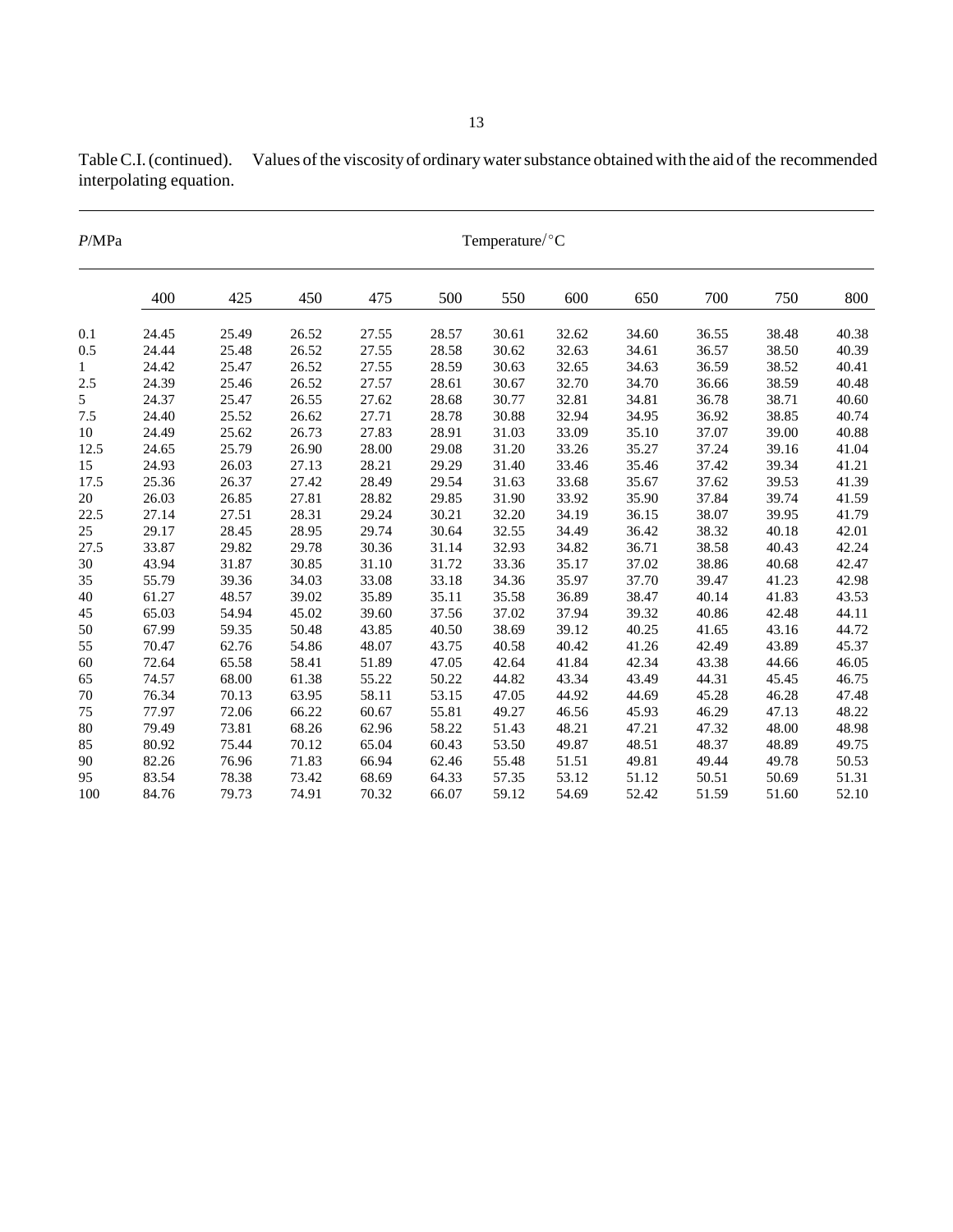Table C.II. Values of the Viscosity of Ordinary Water Substance obtained with the Aid of the Recommended Interpolating Equation, Calculated along the Saturation Line.

Viscosity of saturated liquid,  $\mu'$ , and viscosity of saturated vapor,  $\mu''$ , in  $\mu$ Pa·s Pressure *P* in MPa.

Temperature  $t$  in  $^{\circ}$ C.

Table C.II lists values for the viscosity calculated with the aid of the interpolating equation defined in Appendix B with saturation pressures and saturation densities from the IAPWS Formulation 1995 for the Thermodynamic Properties of Ordinary Water Substance for General and Scientific Use.